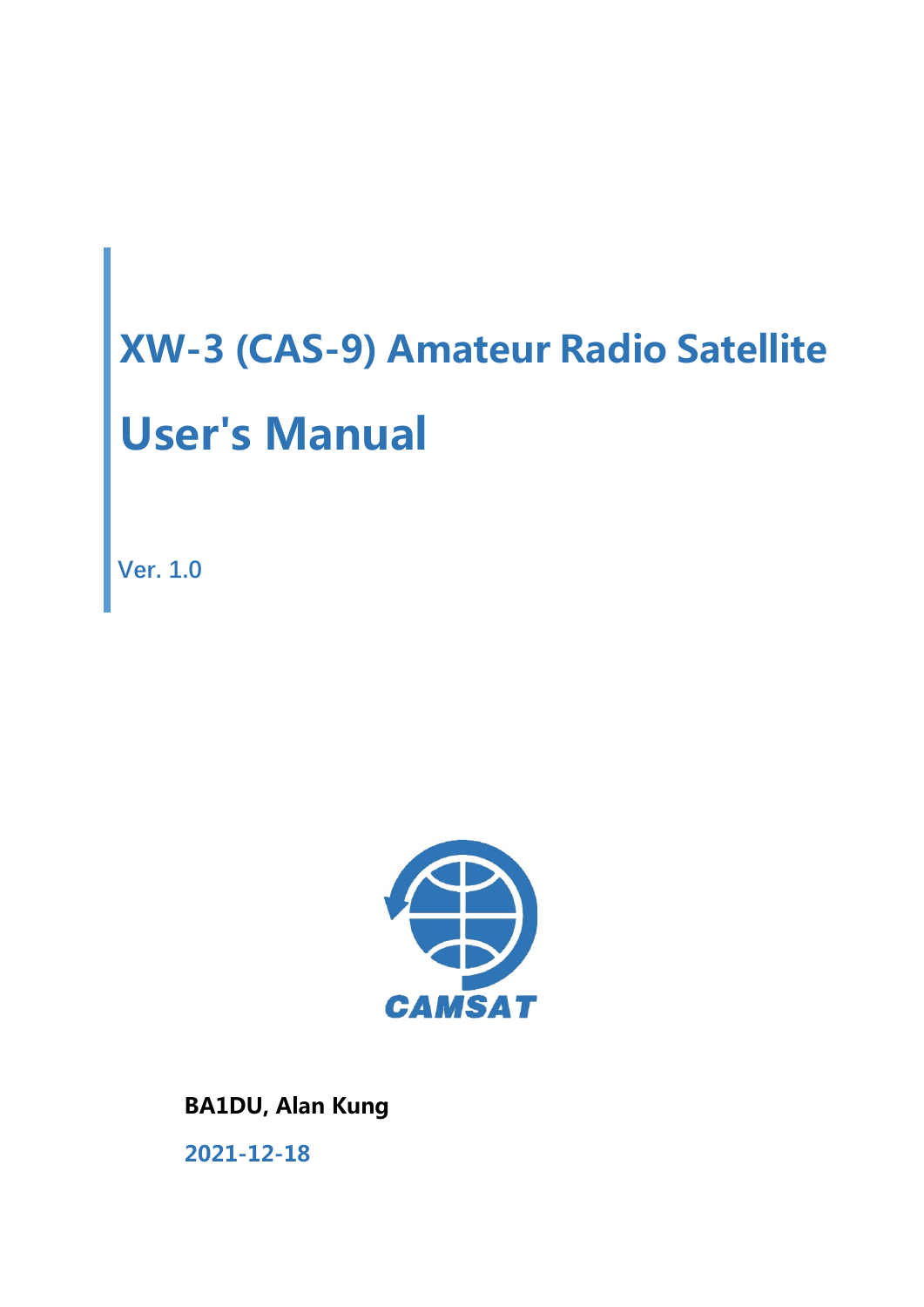

# **XW-3(CAS-9)Amateur Radio Satellite User's Manual V1.0 2021-12-18 BA1DU, Alan Kung**

CAMSAT XW-3(CAS-9) amateur radio satellite will be launched by Chinese CZ-4C Y39 launch vehicle on December 25, 2021 from the Taiyuan Satellite Launch Center in China. XW-3(CAS-9) satellite will be piggybacked on the rocket with primary payload ZY-1(02E) satellite. The satellite orbit is a circular sun-synchronous orbit with an altitude of 770.1 kilometers and an inclination of 98.58 degrees, the running cycle is 100.14 minutes. The functions of XW-3(CAS-9) satellite include UHF CW telemetry beacon, GMSK telemetry data transmission, V/U mode linear transponder, a visible light band space camera and an experimental thermoelectric generator for high school students.

After the satellite completes the in-orbit test and works normally, the space camera photo download will be open to amateur radio enthusiasts all over the world. When the relevant remote control command is received by the satellite, the GMSK telemetry channel will be used to downlink the photo storage information and photo data, and the telemetry data will stop sending at that time.

XW-3(CAS-9) satellite adopts a 6U CubeSat structure with a mass of about 10kg, an onorbit envelope size of 340.5x121.76x998mm with four solar array panels and a threeaxis stabilized attitude control system is used, long-term power consumption is about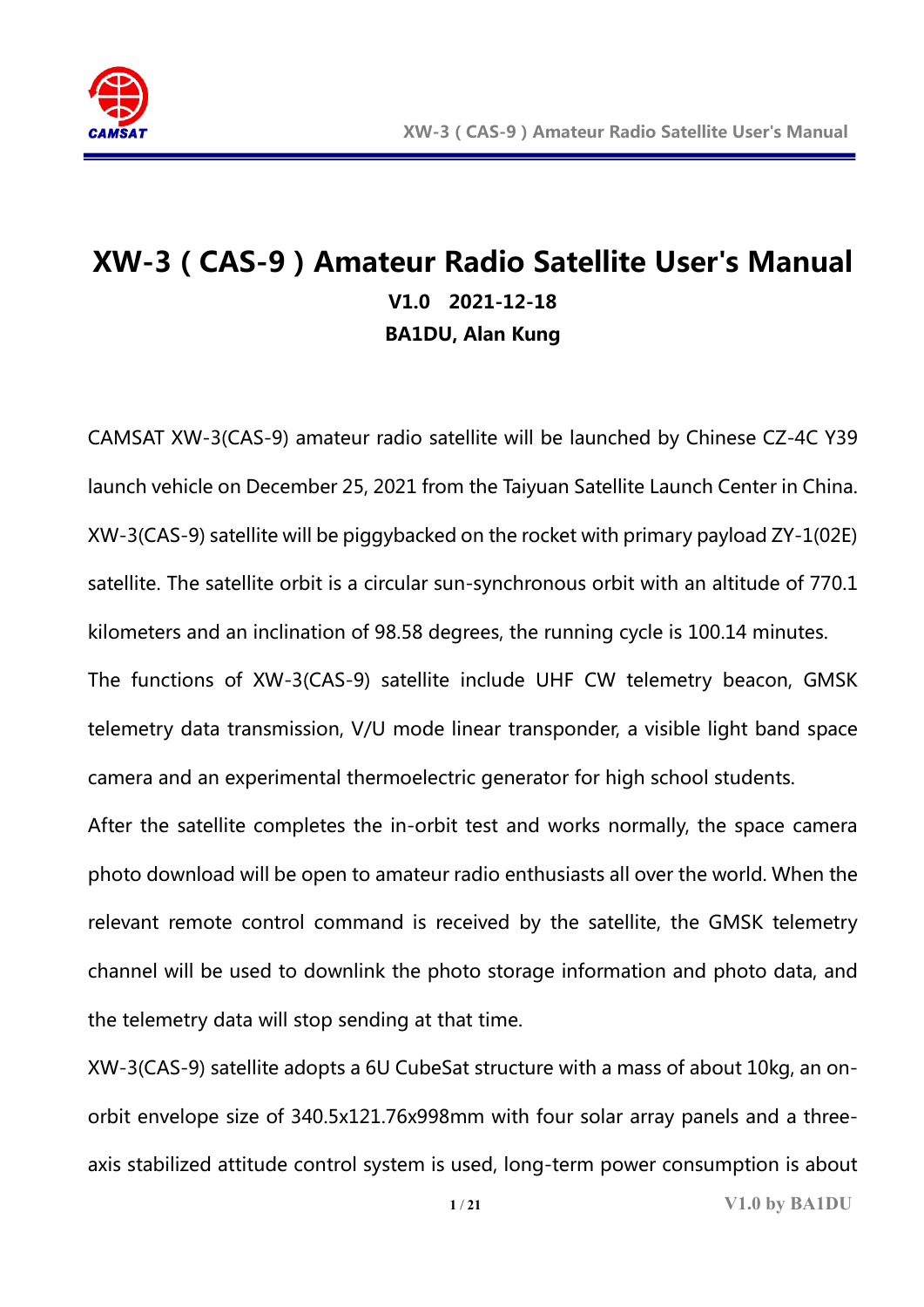

15.2 Watts.



# **1、Technical specifications:**

- **VHF antenna:** 1/4 wavelength whip antenna
- **UHF antenna:** 1/4 wavelength whip antenna
- **CW telemetry beacon:**

**●**Frequency: 435.575MHz **●**RF power: 20dBm **●**CW rate: 22wpm

#### ● **GMSK telemetry:**

**●**Frequency: 435.725MHz **●**RF power: 23dBm **●**Data rate: 4800bps

#### ● **V/U mode linear transponder:**

**●**Uplink frequency: 145.870MHz **●**Downlink frequency: 435.180MHz

**●**RF power: 20dBm **●**Bandwidth: 30kHz **●**Spectrum inverted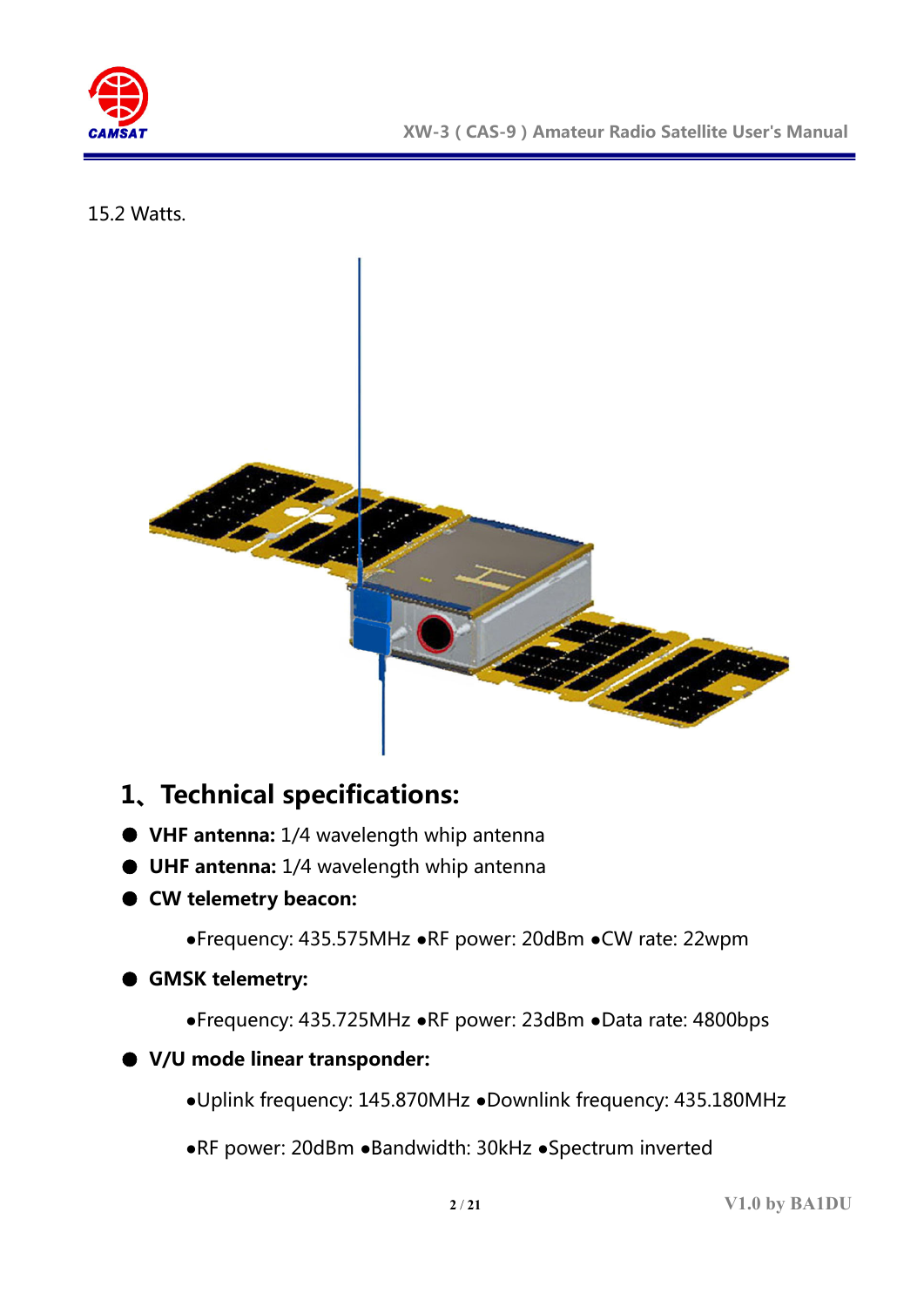

#### ● **Photo download remote control:**

**●Subsequently public**



# **2、CW Telemetry Beacon:**

### **(1) CW beacon sending sequence**



- Send stop interval time: 5s
- CW sending rate: 22wpm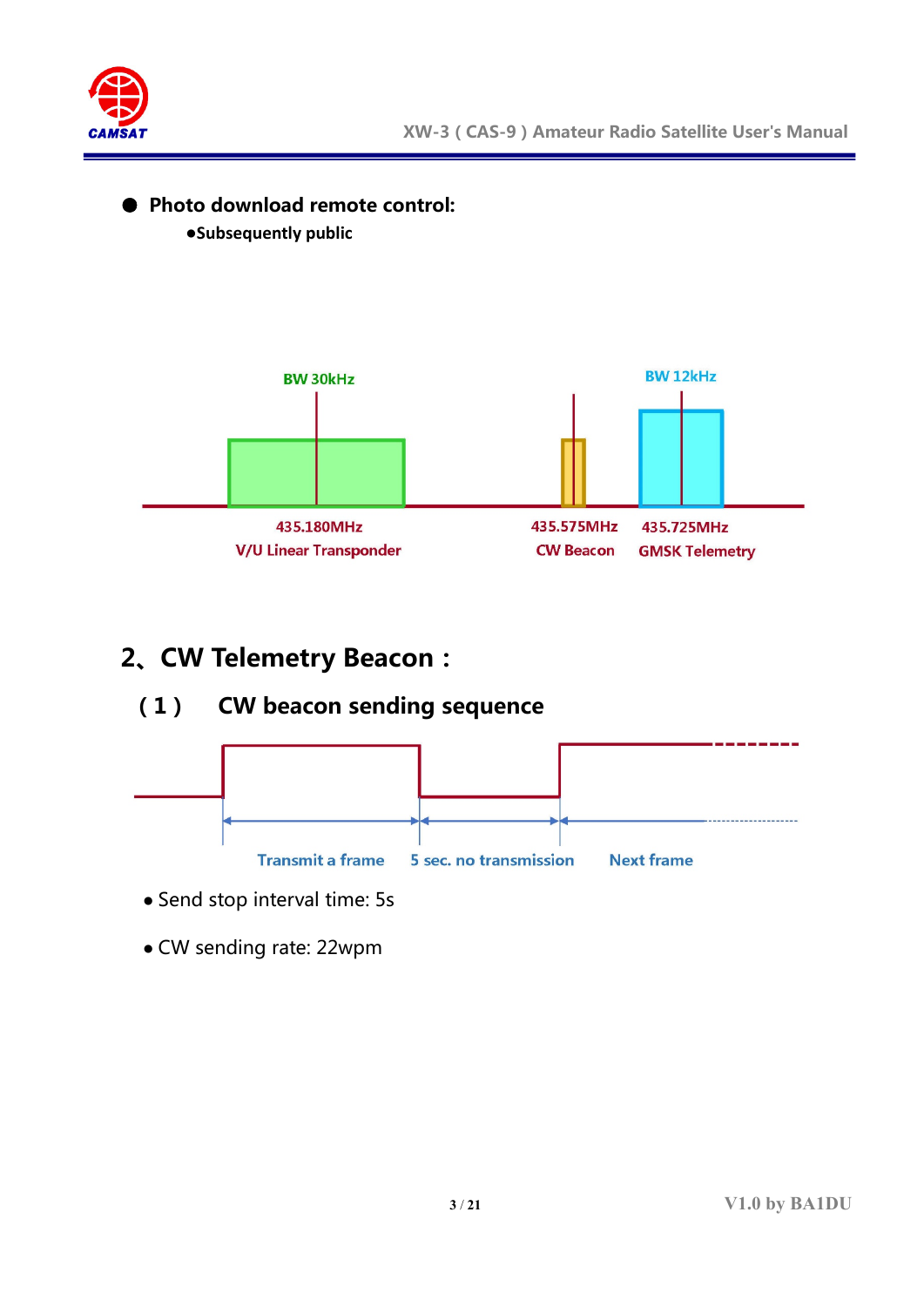

| <b>Sending</b><br>order | <b>Sending</b><br>content | <b>Description</b>                       | <b>Remarks</b>                                                                  |  |  |
|-------------------------|---------------------------|------------------------------------------|---------------------------------------------------------------------------------|--|--|
| 1                       | CAS <sub>9</sub>          | Satellite ID                             |                                                                                 |  |  |
| $\overline{2}$          | <b>DFH</b>                | Telemetry information start identifier   | Send in standard Morse code                                                     |  |  |
| 3                       | <b>DFH</b>                | Telemetry information start identifier   |                                                                                 |  |  |
| 4                       | <b>CH1~ CH30</b>          | Telemetry channel 1~Telemetry channel 30 | this<br>Send<br>channel<br>information,<br>[Digital<br>see<br>Code Table] below |  |  |
| 5                       | <b>CAMSAT</b>             | Telemetry information end flag           |                                                                                 |  |  |
| 6                       | <b>CAMSAT</b>             | Telemetry information end flag           | Send in standard Morse code                                                     |  |  |

## **(2)CW beacon frame format**

The telemetry data (CH1 to CH30) are coded as follows:

#### **Digital Code Table**

| Digital        | Code |
|----------------|------|
| $\bf{0}$       | т    |
| 1              | A    |
| $\overline{2}$ | U    |
| 3              | V    |
| 4              | 4    |
| 5              | E    |
| 6              | 6    |
| 7              | B    |
| 8              | D    |
| 9              | N    |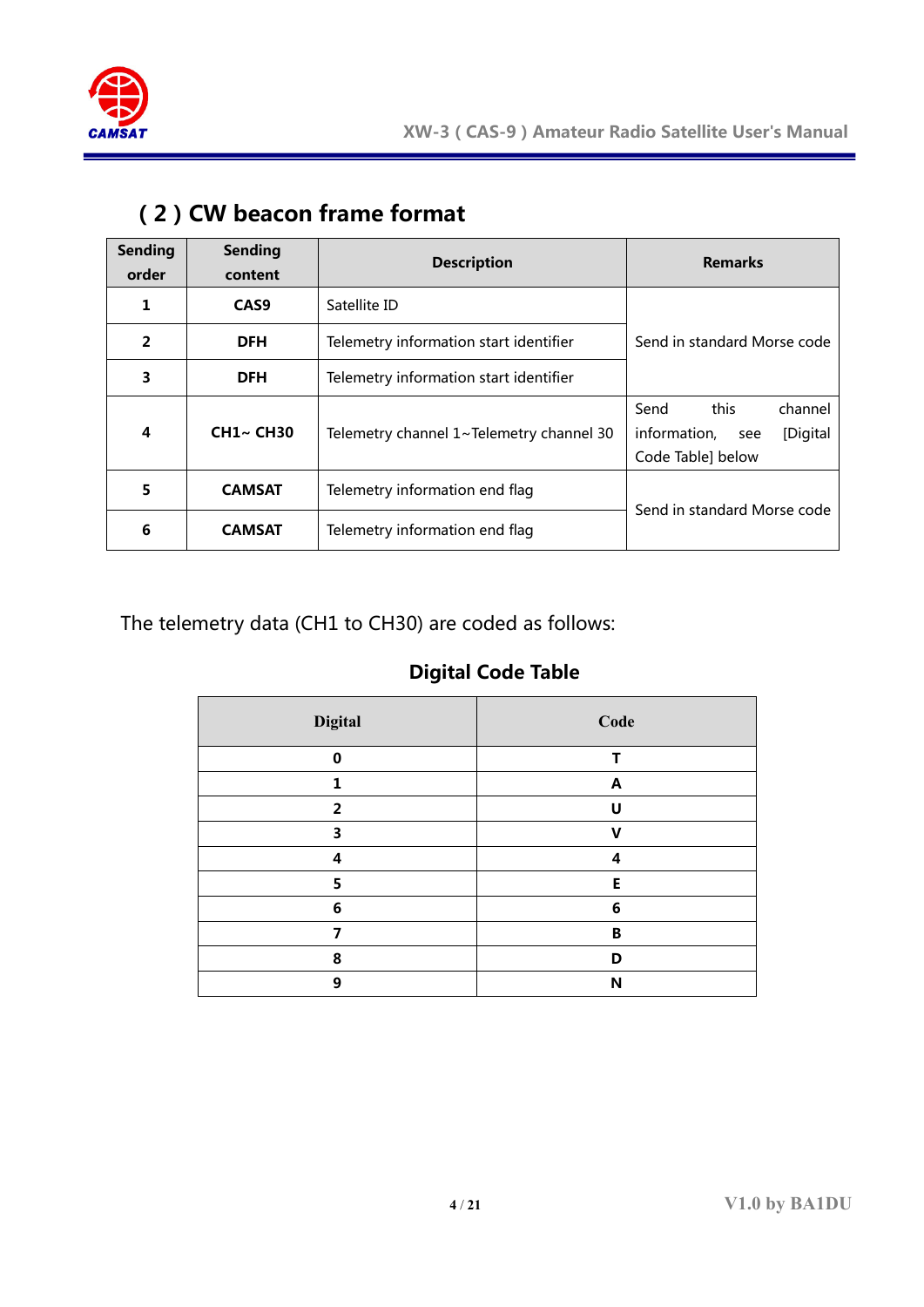

# **(3)CW beacon telemetry information and data analysis**

|                 |                                                   |             | Value range |      |                                                                                                                                                                                                                                                                                                                                                                                                                                                                                                                                                                                                                                                                                                                           |      |
|-----------------|---------------------------------------------------|-------------|-------------|------|---------------------------------------------------------------------------------------------------------------------------------------------------------------------------------------------------------------------------------------------------------------------------------------------------------------------------------------------------------------------------------------------------------------------------------------------------------------------------------------------------------------------------------------------------------------------------------------------------------------------------------------------------------------------------------------------------------------------------|------|
| <b>Channel</b>  | <b>Parameter name</b>                             | <b>Type</b> | Mini.       | Max. | <b>Parsing algorithm</b>                                                                                                                                                                                                                                                                                                                                                                                                                                                                                                                                                                                                                                                                                                  | Unit |
| CH1             | CW telemetry frame transmission<br>counter        | data        | 000         | 999  | Every time a frame is sent, the CW telemetry frame counter is<br>incremented by 1, and starts counting from 000 when it is full                                                                                                                                                                                                                                                                                                                                                                                                                                                                                                                                                                                           | Time |
| CH2             | Remote<br>control<br>command<br>receiving counter | data        | 000         | 999  | Every time a remote control command is received, the counter is<br>incremented by 1, and start counting from 000 when it is full                                                                                                                                                                                                                                                                                                                                                                                                                                                                                                                                                                                          | Time |
| CH3             | <b>IHU</b> reset counter                          | data        | 000         | 999  | Every time IHU is reset, the counter is incremented by 1, and start<br>counting from 000 when it is full                                                                                                                                                                                                                                                                                                                                                                                                                                                                                                                                                                                                                  | Time |
| CH <sub>4</sub> | Device switch status                              | state       | 000         | 711  | <b>XYZ</b><br>X: 0- Linear transponder is off, In-orbit mode, test mode disabled<br>1- Linear transponder is on, In-orbit mode, test mode disabled<br>2- Linear transponder is off, On-track mode, test mode is disabled<br>3- Linear transponder is on, On-track mode, test mode is disabled<br>4- Linear transponder is off, In-orbit mode, test mode enabled<br>5- Linear transponder is on, In-orbit mode, test mode enabled<br>6- Linear transponder is off, On-track mode, test mode is enabled<br>7- Linear transponder is on, On-track mode, test mode is enabled<br>0- telemetry data in model 0; 1- telemetry data in mode 1<br>Y:<br>0- OBDH time calibration disabled; 1- OBDH time calibration enabled<br>Z: |      |
| CH <sub>5</sub> | Device switch status                              | state       | 000         | 111  | <b>XYZ</b><br>X: 0- with OBDH data; 1- without OBDH data<br>Y: Photo download enable (0- disable /1- enable)                                                                                                                                                                                                                                                                                                                                                                                                                                                                                                                                                                                                              |      |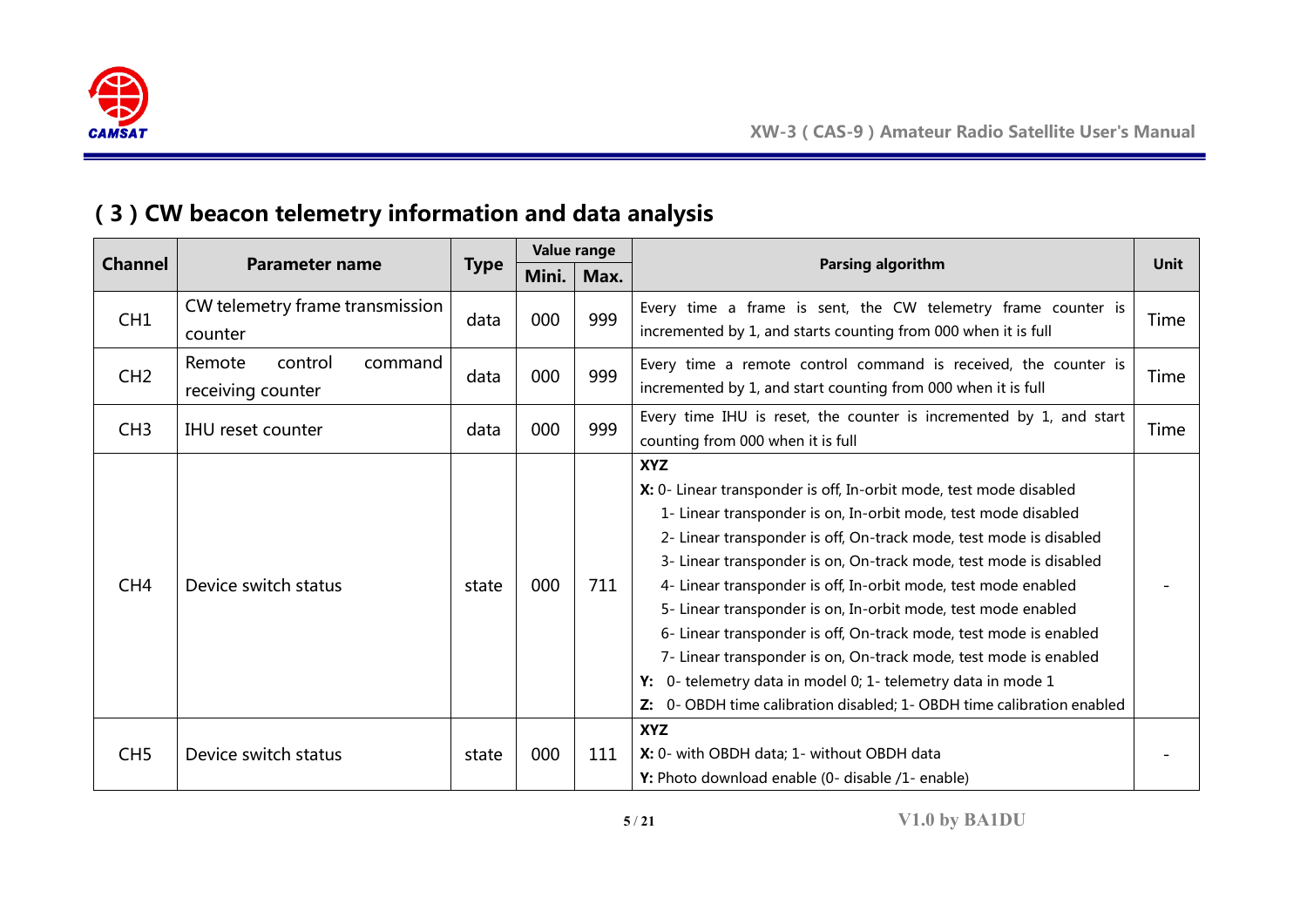

|                 |                                |             | Value range |      |                                                           | <b>Unit</b>  |
|-----------------|--------------------------------|-------------|-------------|------|-----------------------------------------------------------|--------------|
| <b>Channel</b>  | <b>Parameter name</b>          | <b>Type</b> | Mini.       | Max. | Parsing algorithm                                         |              |
|                 |                                |             |             |      | Z: GMSK Telemetry RF power (0- low power /- 1 high power) |              |
| CH <sub>6</sub> | 12V power supply voltage       | data        | 000         | 999  | $V = N/10$                                                | $\vee$       |
| CH <sub>7</sub> | VU 12V current                 | data        | 000         | 999  | $I = N$                                                   | mA           |
| CH <sub>8</sub> | VU 5V voltage                  | data        | 000         | 999  | $V = N/100$                                               | $\vee$       |
| CH <sub>9</sub> | VU 3.8V voltage                | data        | 000         | 999  | $I=N/100$                                                 | $\vee$       |
| <b>CH10</b>     | VU 3.3V voltage 1              | data        | 000         | 999  | $V = N/100$                                               | V            |
| <b>CH11</b>     | VU 3.3V voltage 2              | data        | 000         | 999  | $V = N/100$                                               | $\vee$       |
| <b>CH12</b>     | VU 3.8V current                | data        | 000         | 999  | $I = N$                                                   | mA           |
| <b>CH13</b>     | Transmitter 3.8V current       | data        | 000         | 999  | $I = N$                                                   | mA           |
| <b>CH14</b>     | Receiver 3.8V current          | data        | 000         | 999  | $I = N$                                                   | mA           |
| <b>CH15</b>     | AGC voltage                    | data        | 000         | 999  | $V = N/100$                                               | $\vee$       |
| <b>CH16</b>     | RF transmit power              | data        | 000         | 999  | $W = N$                                                   | mW           |
| <b>CH17</b>     | RF reflected power             | data        | 000         | 999  | $W = N$                                                   | mW           |
| <b>CH18</b>     | Thermoelectric<br>power        | data        | 000         | 999  | $V = N/100$                                               | $\vee$       |
|                 | generation voltage 1           |             |             |      |                                                           |              |
| <b>CH19</b>     | Thermoelectric<br>power        | data        | 000         | 999  | $V = N/100$                                               | $\vee$       |
|                 | generation voltage 2           |             |             |      |                                                           |              |
| <b>CH20</b>     | UHF Transmitter PA temperature | data        | 000         | 999  | <b>XYZ</b>                                                | $\mathrm{C}$ |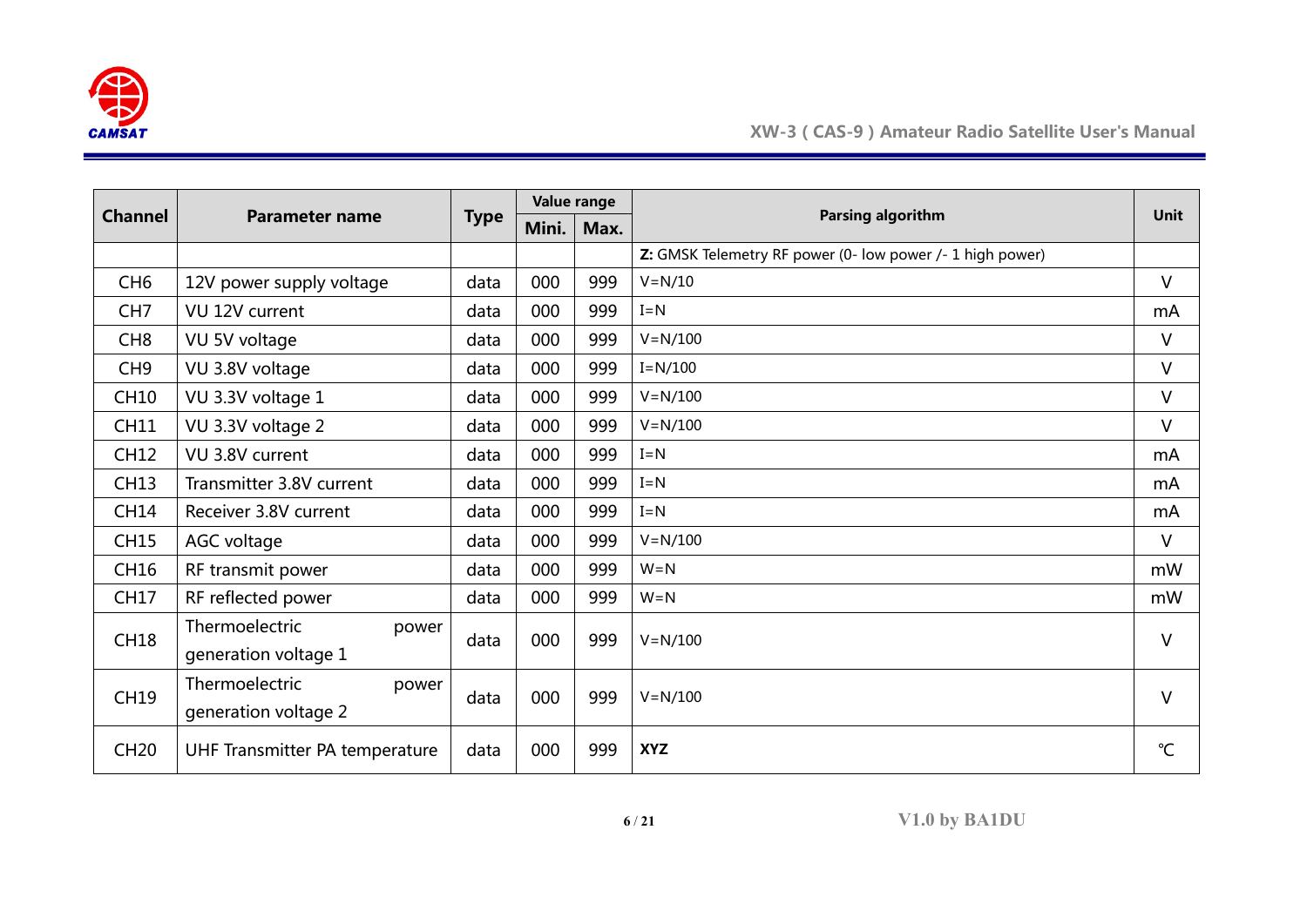

|                |                                              |             | Value range |      |                                                                                                             |               |
|----------------|----------------------------------------------|-------------|-------------|------|-------------------------------------------------------------------------------------------------------------|---------------|
| <b>Channel</b> | <b>Parameter name</b>                        | <b>Type</b> | Mini.       | Max. | Parsing algorithm                                                                                           | <b>Unit</b>   |
| <b>CH21</b>    | <b>VHF Receiver temperature</b>              | data        | 000         | 999  | When $X$ is 0-2, it represents a positive temperature; $X$ is 3-4, it represents<br>a negative temperature. | $^{\circ}C$   |
| <b>CH22</b>    | IHU temperature                              | data        | 000         | 999  | For example:<br>$000 : 0^{\circ}C$                                                                          | $^{\circ}C$   |
| <b>CH23</b>    | Thermoelectric<br>generator<br>temperature 1 | data        | 000         | 999  | $025 : 25^{\circ}C$<br>125 : 125℃                                                                           | $\mathcal{C}$ |
| <b>CH24</b>    | Thermoelectric<br>generator<br>temperature 2 | data        | 000         | 999  | $301 : -1^{\circ}C$<br>311 : -11°C<br>391 : -91℃<br>421 : -121℃                                             | $^{\circ}C$   |
| <b>CH25</b>    | Satellite primary bus voltage                | data        | 000         | 999  | $V = N/10$                                                                                                  | V             |
| <b>CH26</b>    | Satellite load total current                 | data        | 000         | 999  | $I = N/100$                                                                                                 | A             |
| <b>CH27</b>    | Solar array current                          | data        | 000         | 999  | $I = N/100$                                                                                                 | A             |
| <b>CH28</b>    | Battery charging current                     | data        | 000         | 999  | $I = N/100$                                                                                                 | A             |
| <b>CH29</b>    | Battery discharge current                    | data        | 000         | 999  | $I = N/100$                                                                                                 | A             |
| <b>CH30</b>    | +5.3V supply voltage                         | data        | 000         | 999  | $V = N/100$                                                                                                 | V             |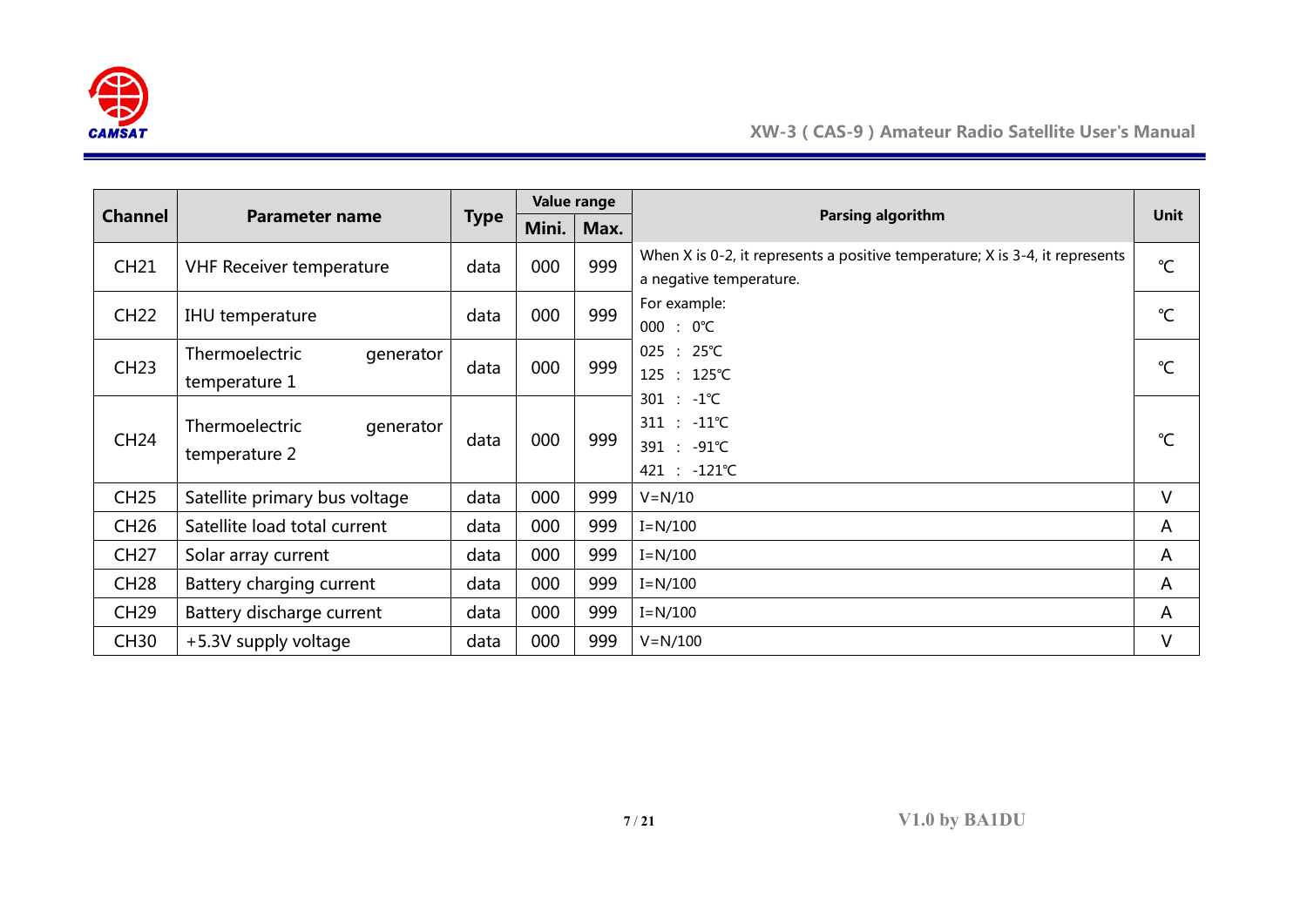

# **3、GMSK telemetry data:**

## **(1)GMSK telemetry frame format and communication protocol**

XW-3(CAS-9) satellite GMSK telemetry data is sent in the AX.25 UI frame format. The user data of each frame is 126 bytes, and

the allocation is as follows:

| <b>Function code</b>   | <b>Telemetry data content</b> |
|------------------------|-------------------------------|
| 7Byte                  | 119Byte                       |
| W0~W6:0x0100010001007E | W7~W125                       |

# **(2)GMSK telemetry data format and analysis method**

| <b>Sending</b><br>order | <b>Starting</b><br>position | <b>Data</b><br>length | <b>Telemetry data function description</b> | Telemetry data parsing algorithm                                   |
|-------------------------|-----------------------------|-----------------------|--------------------------------------------|--------------------------------------------------------------------|
|                         |                             |                       | Satellite time                             | W1-Year: $00 \sim 99$ , representing $2000 \sim 2099$              |
|                         |                             | W7<br>6Byte           |                                            | W2-Month: $01 \sim 12$ , representing January to December          |
|                         |                             |                       |                                            | W3-Day: $01 \sim 31$ , representing $1st \sim 31st$                |
|                         |                             |                       |                                            | W4-Hour: $00 \sim 23$ , representing $0:00 \sim 23:00$             |
|                         |                             |                       |                                            | W5-minute: $00 \sim 59$ , representing 0 minutes $\sim 59$ minutes |
|                         |                             |                       |                                            | W6-second: $00 \sim 59$ , representing 0 seconds $\sim 59$ seconds |
|                         | W13                         | 6Byte                 | 48 hours reset time                        | W1-Year: $00 \sim 99$ , representing $2000 \sim 2099$              |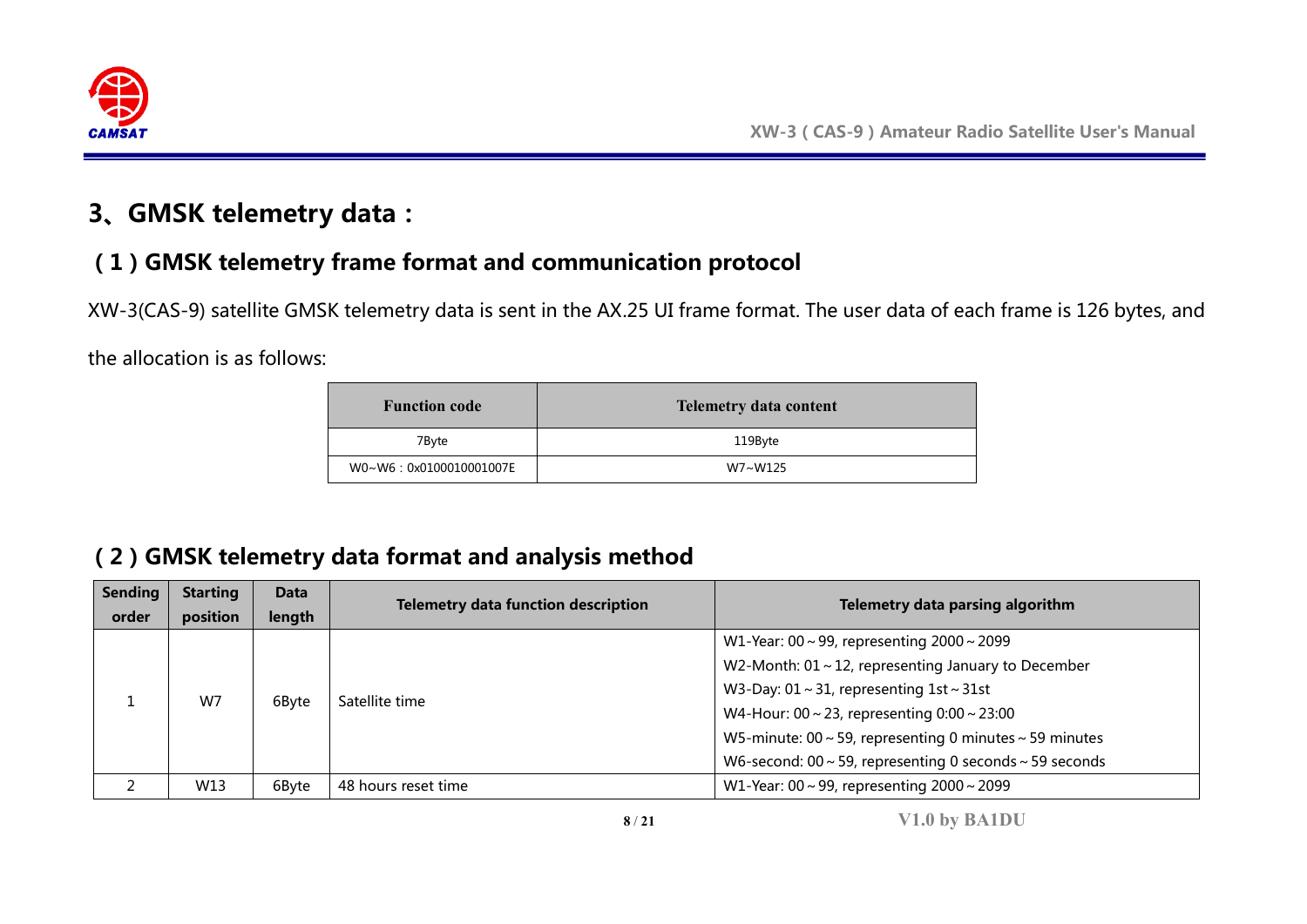

| <b>Sending</b><br>order | <b>Starting</b><br>position | <b>Data</b><br>length | <b>Telemetry data function description</b>  | Telemetry data parsing algorithm                                   |
|-------------------------|-----------------------------|-----------------------|---------------------------------------------|--------------------------------------------------------------------|
|                         |                             |                       |                                             | W2-Month: $01 \sim 12$ , representing January to December          |
|                         |                             |                       |                                             | W3-Day: $01 \sim 31$ , representing $1st \sim 31st$                |
|                         |                             |                       |                                             | W4-Hour: $00 \sim 23$ , representing $0:00 \sim 23:00$             |
|                         |                             |                       |                                             | W5-minute: $00 \sim 59$ , representing 0 minutes $\sim 59$ minutes |
|                         |                             |                       |                                             | W6-second: $00 \sim 59$ , representing 0 seconds $\sim 59$ seconds |
|                         |                             |                       |                                             | W1 is an integer. Restart counting from 0 after counting up        |
| 3                       | W19                         | 1Byte                 | Total reset counter                         | Range: $0 \sim 255$                                                |
| 4                       | W20                         |                       |                                             | W1 is an integer. Restart counting from 0 after counting up        |
|                         |                             | 1Byte                 | <b>Telemetry Frame Transmission Counter</b> | Range: $0 \sim 255$                                                |
| 5                       | W21                         | 1Byte                 |                                             | W1 is an integer. Restart counting from 0 after counting up        |
|                         |                             |                       | Remote control frame reception counter      | Range: $0 \sim 255$                                                |
| 6                       | W22                         | 1Byte                 | Remote control command execution counter    | W1 is an integer. Restart counting from 0 after counting up        |
|                         |                             |                       |                                             | Range: 0~255                                                       |
| 7                       | W23                         | 1Byte                 | Remote control command forwarding counter   | W1 is an integer. Restart counting from 0 after counting up        |
|                         |                             |                       |                                             | Range: 0~255                                                       |
|                         |                             |                       |                                             | b7b6b5b4: reserved                                                 |
|                         |                             |                       |                                             | <b>b3:</b> VU CPU I/O acquisition watchdog (0 off/1 on)            |
| 8                       | W24                         | 1Byte                 | Watchdog switch status                      | <b>b2:</b> ADC software watchdog (0 off/1 on)                      |
|                         |                             |                       |                                             | <b>b1:</b> Temperature measurement software watchdog (0 off/1 on)  |
|                         |                             |                       |                                             | <b>b0:</b> Remote control software watchdog (0 off/1 on)           |
| 9                       | W25                         | 1Byte                 | CPU I/O acquisition watchdog reset counter  | W1 is an integer. Restart counting from 0 after counting up        |
|                         |                             |                       |                                             | Range: 0~255                                                       |
| 10                      | W26                         | 1Byte                 | ADC software watchdog reset counter         | W1 is an integer. Restart counting from 0 after counting up        |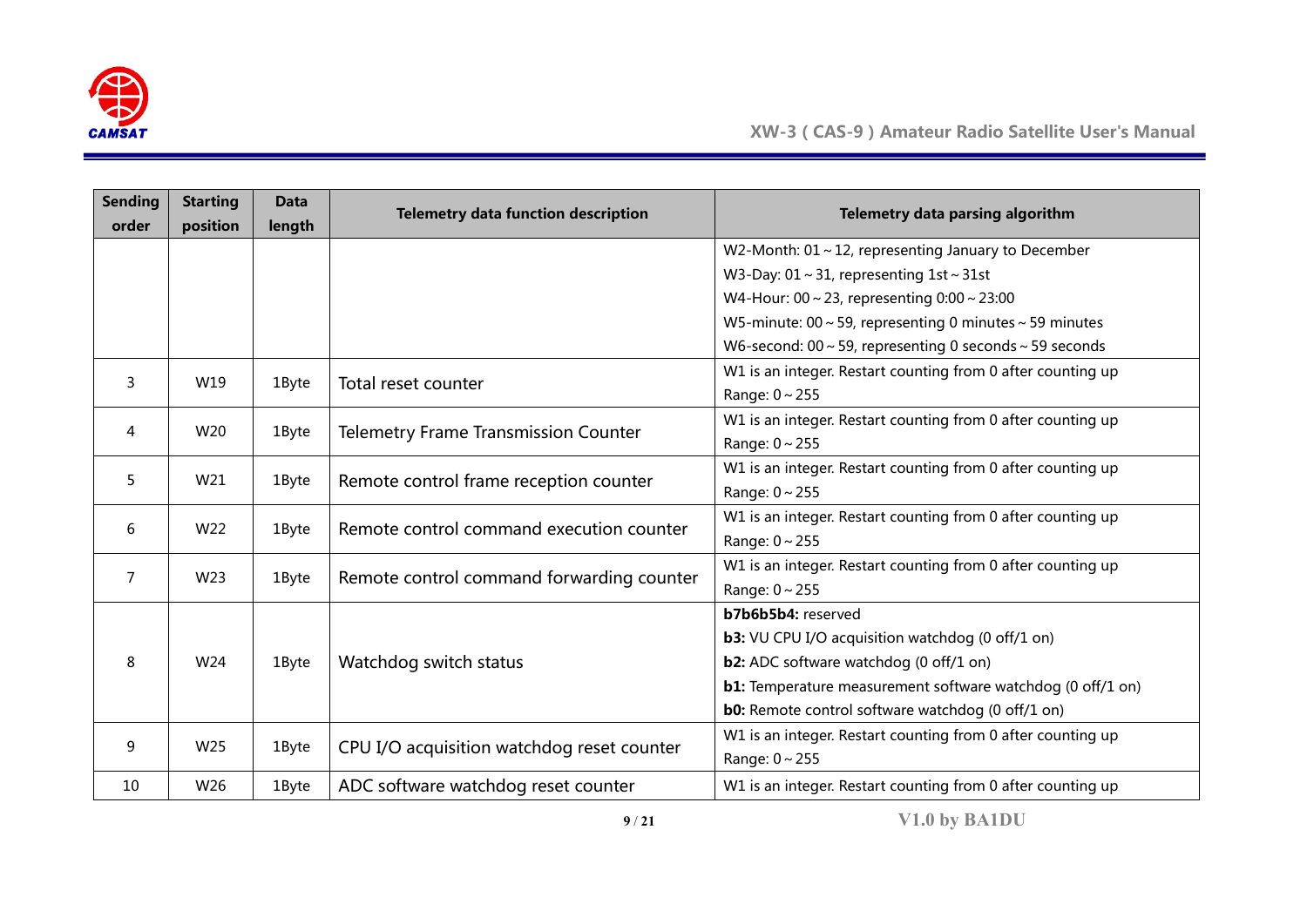

| <b>Sending</b> | <b>Starting</b> | <b>Data</b> | <b>Telemetry data function description</b>      | Telemetry data parsing algorithm                                                            |
|----------------|-----------------|-------------|-------------------------------------------------|---------------------------------------------------------------------------------------------|
| order          | position        | length      |                                                 |                                                                                             |
|                |                 |             |                                                 | Range: 0~255                                                                                |
| 11             | W27             | 1Byte       | Temperature measurement software watchdog       | W1 is an integer. Restart counting from 0 after counting up                                 |
|                |                 |             | reset counter                                   | Range: $0 \sim 255$                                                                         |
|                |                 |             | software<br>watchdog<br>Remote control<br>reset | W1 is an integer. Restart counting from 0 after counting up                                 |
| 12             | W28             | 1Byte       | counter                                         | Range: $0 \sim 255$                                                                         |
|                |                 |             |                                                 | <b>b7:</b> Allow to set to track mode (0 disable/1 enable)                                  |
|                |                 |             |                                                 | <b>b6:</b> Photo download enable (0 disable/1 enable)                                       |
|                |                 |             |                                                 | <b>b5:</b> Delayed telemetry switch status (0 off/1 on)                                     |
|                |                 | 1Byte       |                                                 | <b>b4:</b> Test mode enable (0 disable/1 enable)                                            |
| 13             | W29             |             | Working status 1                                | <b>b3:</b> 0: Linear transponder off; 1: Linear transponder on.                             |
|                |                 |             |                                                 | <b>b2:</b> OBDH time calibration enable (0 disable/1 enable)                                |
|                |                 |             |                                                 | <b>b1:</b> Telemetry transmit RF power(0 low power/1 high power)                            |
|                |                 |             |                                                 | <b>b0:</b> Program control mode enable (0-disable/1 enable)                                 |
|                |                 |             |                                                 | <b>b7:</b> In-orbit mode (0 not In-orbit/1 In-orbit)                                        |
|                |                 |             |                                                 | <b>b6:</b> Battery discharge switch is on (0 off/1 on)                                      |
|                |                 |             |                                                 | <b>b5:</b> Program control mode switch enable (0 disable/1 enable)                          |
| 14             | W30             |             |                                                 | <b>b4:</b> OBDH B on A off power distribution switch status (0 off/1 on)                    |
|                |                 | 1Byte       | Working status 2                                | <b>b3:</b> OBDH A on B off power distribution switch status (0 off/1 on)                    |
|                |                 |             |                                                 | b2: VHF antenna deployed state (0 not deployed/1 deployed)                                  |
|                |                 |             |                                                 | <b>b1:</b> UHF antenna expanded state (0 not expanded/1 expanded)                           |
|                |                 |             |                                                 | <b>b0:</b> the status of the total antenna deployment switch $(0 \text{ off}/1 \text{ on})$ |
| 15             | W31             | 1Byte       | Working status 3                                | <b>b7:</b> Waiting for into orbit mode (0 not/1 waiting)                                    |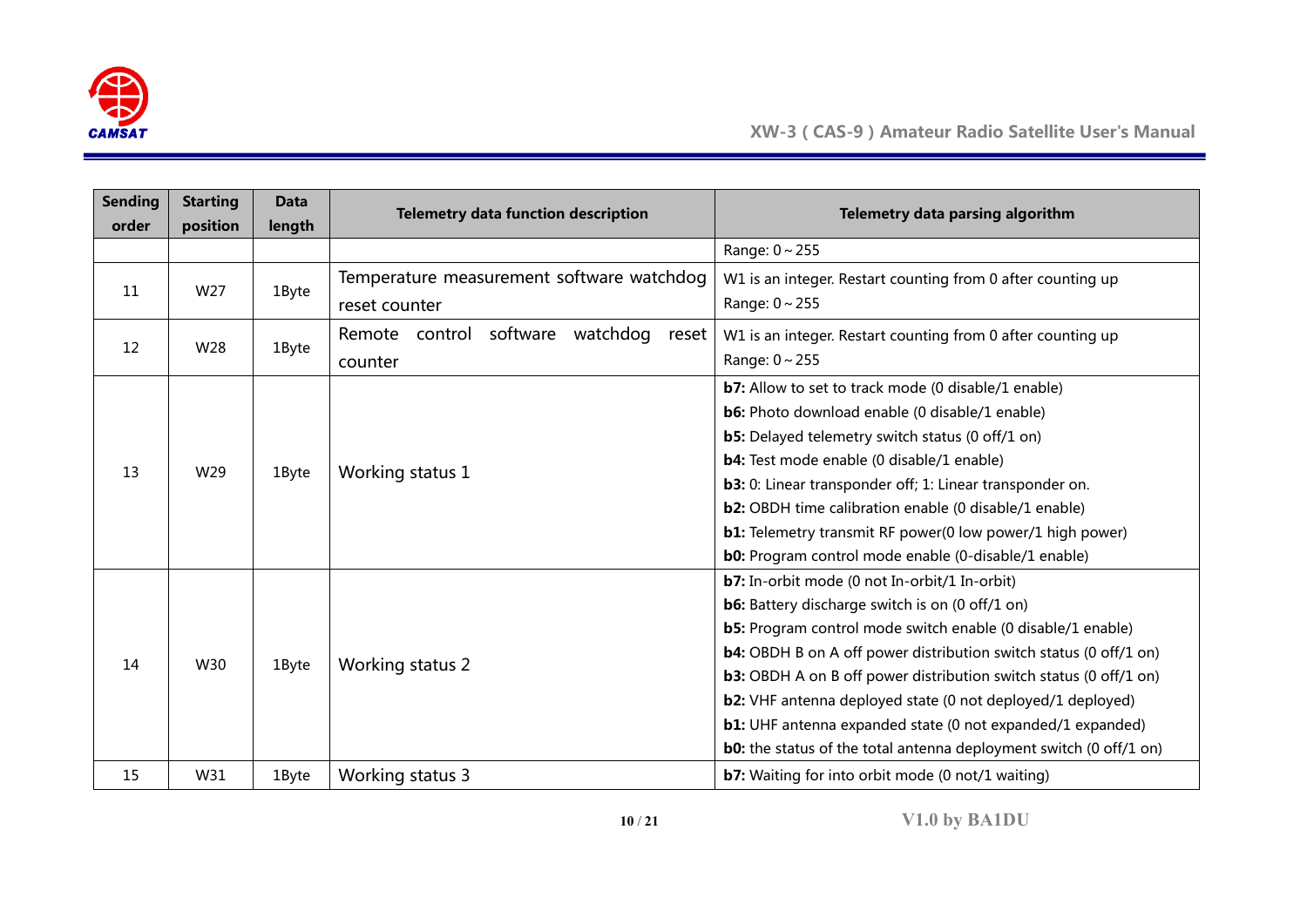

| <b>Sending</b><br>order | <b>Starting</b><br>position | <b>Data</b><br>length | <b>Telemetry data function description</b> | Telemetry data parsing algorithm                                     |
|-------------------------|-----------------------------|-----------------------|--------------------------------------------|----------------------------------------------------------------------|
|                         |                             |                       |                                            | <b>b6:</b> On-Track mode (0 non/1 On-track)                          |
|                         |                             |                       |                                            | <b>b5:</b> OBDH SPI state (0 normal/1 failure)                       |
|                         |                             |                       |                                            | <b>b4:</b> ADC I2C state (0 normal/1 failure)                        |
|                         |                             |                       |                                            | <b>b3:</b> Temperature measurement I2C state (0 normal/1 failure)    |
|                         |                             |                       |                                            | <b>b2:</b> Clock I2C state (0 normal/1 failure)                      |
|                         |                             |                       |                                            | <b>b1:</b> Inertial navigator serial port state (0 normal/1 failure) |
|                         |                             |                       |                                            | <b>b0:</b> Flash SPI state (0 normal/1 failure)                      |
| 16                      | W32                         |                       |                                            | W1 is the integer part, W2 is the decimal part (1 decimal place)     |
|                         |                             | 2Byte                 | 12V power supply voltage                   | Range: $0 \sim 15.0(V)$                                              |
| 17                      | W34                         | 2Byte                 | VU 12V power supply current                | W1W2 is an integer                                                   |
|                         |                             |                       |                                            | Range: $0 \sim 1500$ (mA)                                            |
| 18                      | W36                         | 2Byte                 | VU 5V power supply voltage                 | W1 is the integer part, W2 is the decimal part (2 decimal places)    |
|                         |                             |                       |                                            | Range: $0 \sim 10.00(V)$                                             |
| 19                      | W38                         | 2Byte                 | VU 3.8V power supply voltage               | W1 is the integer part, W2 is the decimal part (2 decimal places)    |
|                         |                             |                       |                                            | Range: $0 \sim 5.00(V)$                                              |
| 20                      | W40                         | 2Byte                 | IHU 3.3V voltage 1                         | W1 is the integer part, W2 is the decimal part (2 decimal places)    |
|                         |                             |                       |                                            | Range: $0V \sim 5.00(V)$                                             |
| 21                      | W42                         | 2Byte                 | IHU 3.3V voltage 2                         | W1 is the integer part, W2 is the decimal part (2 decimal places)    |
|                         |                             |                       |                                            | Range: $0V \sim 5.00(V)$                                             |
| 22                      | W44                         | 2Byte                 | IHU 3.8V current                           | W1W2 is an integer                                                   |
|                         |                             |                       |                                            | Range: $0 \sim 500$ (mA)                                             |
| 23                      | W46                         | 2Byte                 | UHF transmitter 3.8V current               | W1W2 is an integer                                                   |
|                         |                             |                       |                                            | Range: $0 \sim 500$ (mA)                                             |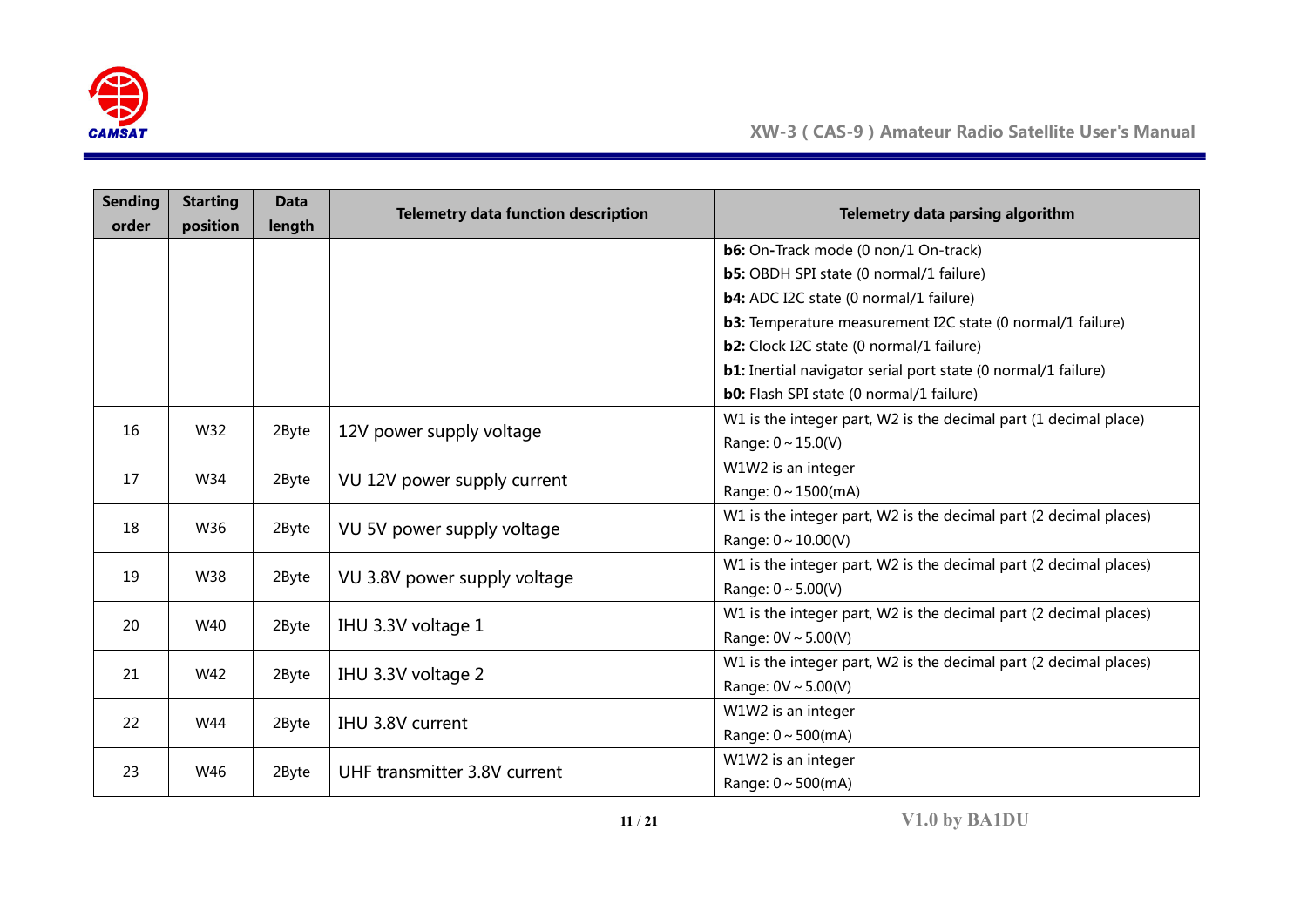

| <b>Sending</b><br>order | <b>Starting</b><br>position | <b>Data</b><br>length | <b>Telemetry data function description</b> | Telemetry data parsing algorithm                                                   |
|-------------------------|-----------------------------|-----------------------|--------------------------------------------|------------------------------------------------------------------------------------|
| 24                      | W48                         | 2Byte                 | VHF receiver 3.8V current                  | W1W2 is an integer                                                                 |
|                         |                             |                       |                                            | Range: $0 \sim 500$ (mA)                                                           |
| 25                      | W50                         | 2Byte                 | VHF AGC voltage                            | W1 is the integer part, W2 is the decimal part (2 decimal places)                  |
|                         |                             |                       |                                            | Range: $0 \sim 5.00(V)$                                                            |
| 26                      | W52                         | 2Byte                 |                                            | W1W2 is an integer                                                                 |
|                         |                             |                       | RF transmit power                          | Range: $0 \sim 2000$ (mW)                                                          |
| 27                      | W54                         |                       |                                            | W1W2 is an integer                                                                 |
|                         |                             | 2Byte                 | RF reflected power                         | Range: $0 \sim 1000$ (mW)                                                          |
| 28                      | W56                         |                       |                                            | W1 is the integer part, W2 is the decimal part (1 decimal place)                   |
|                         |                             | 2Byte                 | Thermoelectric generator voltage 1         | Range: $0 \sim 30.0(V)$                                                            |
| 29                      |                             |                       |                                            | W1 is the integer part, W2 is the decimal part (1 decimal place)                   |
|                         | W58                         | 2Byte                 | Thermoelectric generator voltage 2         | Range: $0 \sim 30.0(V)$                                                            |
|                         |                             |                       |                                            | B7 of W1 is the sign bit, 0 is positive, 1 is negative; b6~b0 are numerical        |
| 30                      | W60                         | 1Byte                 | UHF Transmitter PA temperature             | <b>bits</b>                                                                        |
|                         |                             |                       |                                            | Range: $-100 \sim +100$ (°C)                                                       |
|                         |                             |                       |                                            | B7 of W1 is the sign bit, 0 is positive, 1 is negative; $b6 \sim b0$ are numerical |
| 31                      | W61                         | 1Byte                 | <b>VHF Receiver temperature</b>            | <b>bits</b>                                                                        |
|                         |                             |                       |                                            | Range: $-100 \sim +100$ (°C)                                                       |
|                         |                             |                       |                                            | B7 of W1 is the sign bit, 0 is positive, 1 is negative; b6~b0 are numerical        |
| 32                      | W62                         | 1Byte                 | IHU temperature                            | <b>bits</b>                                                                        |
|                         |                             |                       |                                            | Range: $-100 \sim +100$ (°C)                                                       |
|                         |                             |                       |                                            | B7 of W1 is the sign bit, 0 is positive, 1 is negative; b6~b0 are numerical        |
| W63<br>33               |                             | 1Byte                 | Thermoelectric generator temperature 1     | bits                                                                               |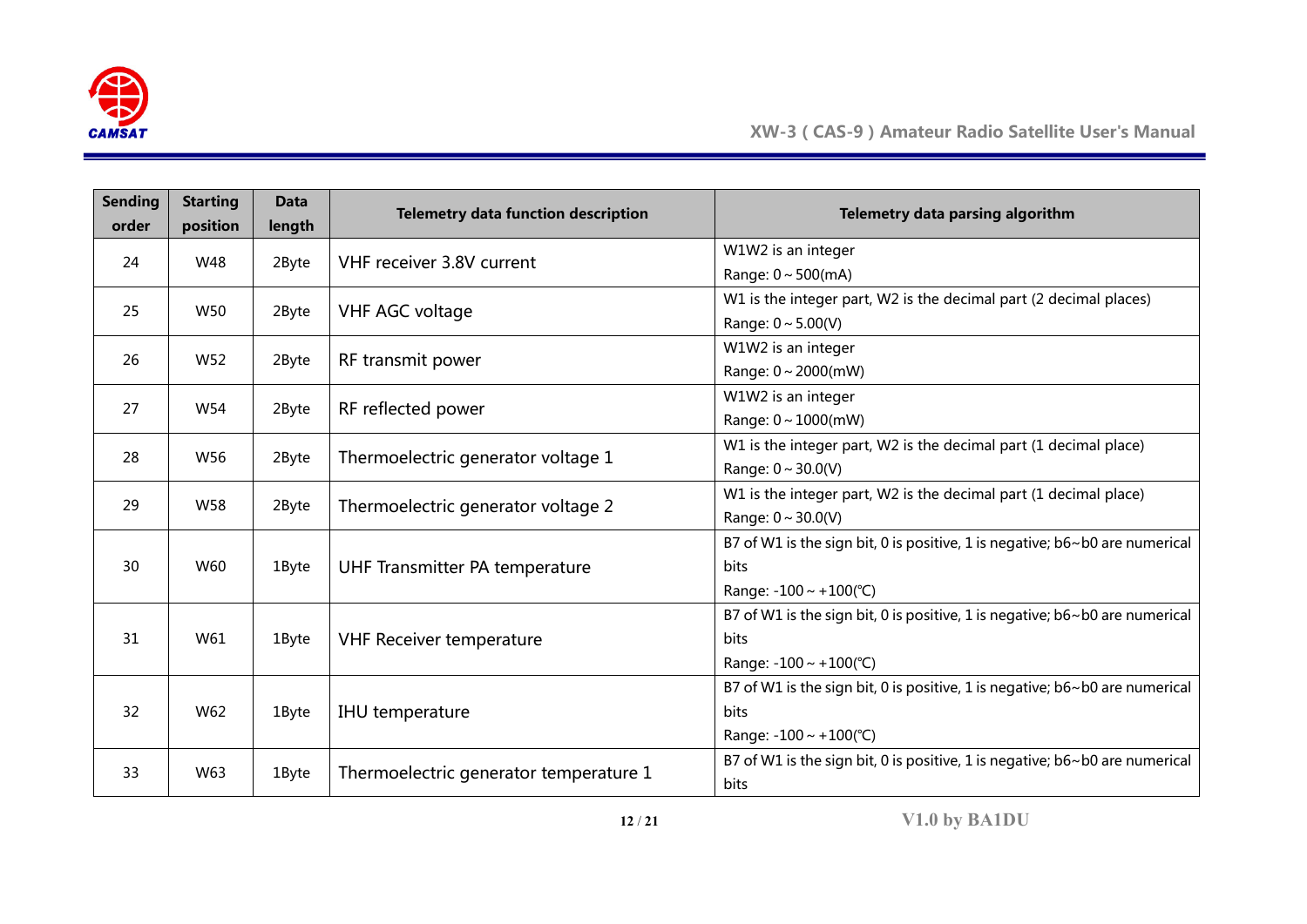

| <b>Sending</b><br>order | <b>Starting</b><br>position | <b>Data</b><br>length | <b>Telemetry data function description</b>           | Telemetry data parsing algorithm                                                                                 |
|-------------------------|-----------------------------|-----------------------|------------------------------------------------------|------------------------------------------------------------------------------------------------------------------|
|                         |                             |                       |                                                      | Range: $-127 \sim +127$ (°C)                                                                                     |
|                         |                             |                       |                                                      | B7 of W1 is the sign bit, 0 is positive, 1 is negative; b6~b0 are numerical                                      |
| 34                      | W64                         | 1Byte                 | Thermoelectric generator temperature 2               | bits                                                                                                             |
|                         |                             |                       |                                                      | Range: -127 ~ +127 (°C)                                                                                          |
|                         |                             |                       |                                                      | W1-Hour: $00 \sim 23$ , representing $0:00 \sim 23:00$                                                           |
| 35                      | W65                         | 3Byte                 | Current delay telemetry interval                     | W2-Minute: $00 \sim 59$ , representing 0 minute $\sim 59$ minutes                                                |
|                         |                             |                       |                                                      | W3-second: $00 \sim 59$ , representing 0 second $\sim 59$ seconds                                                |
|                         |                             |                       | W1-Year: $0 \sim 99$ , representing $2000 \sim 2099$ |                                                                                                                  |
|                         |                             |                       |                                                      | W2-Month: $01 \sim 12$ , representing January to December<br>W3-Day: $01 \sim 31$ , representing $1st \sim 31st$ |
| 36                      | W68                         | 6Byte                 | Delay telemetry start time setting                   |                                                                                                                  |
|                         |                             |                       |                                                      | W4-Hour: $00 \sim 23$ , representing $0:00 \sim 23:00$                                                           |
|                         |                             |                       |                                                      | W5-minute: $00 \sim 59$ , representing 0 minute $\sim 59$ minutes                                                |
|                         |                             |                       |                                                      | W6-second: $00 \sim 59$ , representing 0 second $\sim 59$ seconds                                                |
|                         |                             | 3Byte                 | Delay telemetry interval setting                     | W1-Hour: $00 \sim 23$ , representing $0:00 \sim 23:00$                                                           |
| 37                      | W74                         |                       |                                                      | W2-Minute: $00 \sim 59$ , representing 0 minutes $\sim 59$ minutes                                               |
|                         |                             |                       |                                                      | W3-second: $00 \sim 59$ , representing 0 seconds $\sim 59$ seconds                                               |
| 38                      | W77                         | 3Byte                 | Delay telemetry times setting                        | W1W2W3 is an integer                                                                                             |
|                         |                             |                       |                                                      | Range: 0 ~ 16777215                                                                                              |
| 39                      | W80                         |                       |                                                      | $W_1W_2$ : Q0L Q0H                                                                                               |
|                         |                             | 2Byte                 | Attitude quaternion q0                               | q0=((Q0H < < 8) Q0L)/32768                                                                                       |
| 40                      | W82                         |                       |                                                      | $W_1W_2$ : Q1L Q1H                                                                                               |
|                         |                             | 2Byte                 | Attitude quaternion q1                               | $q1 = ((Q1H < 8)   Q1L)/32768$                                                                                   |
| 41                      | W84                         | 2Byte                 | Attitude quaternion q2                               | $W_1W_2$ : Q2L Q2H                                                                                               |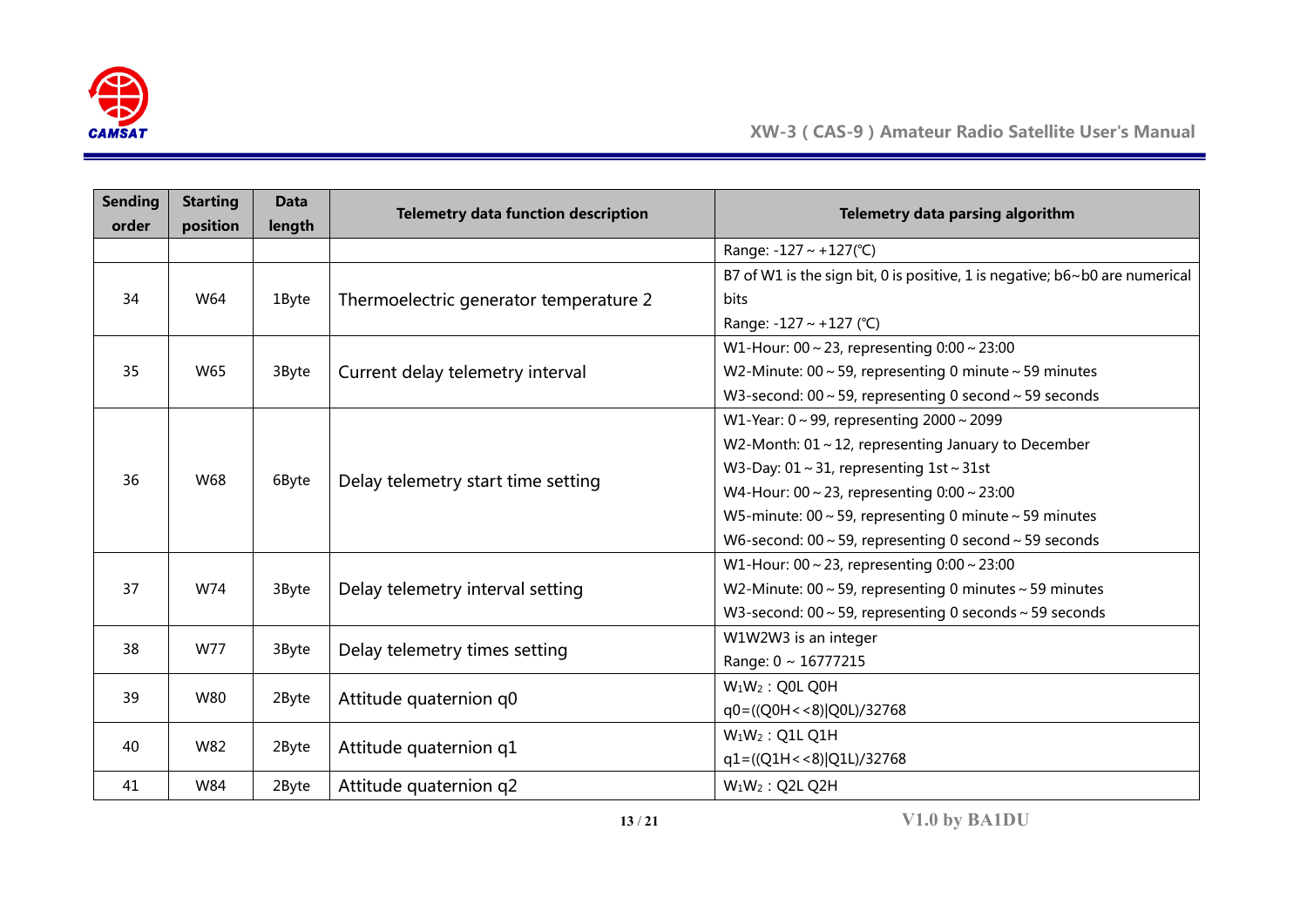

| <b>Sending</b><br>order | <b>Starting</b><br>position | <b>Data</b><br>length | <b>Telemetry data function description</b> |                                                                  | Telemetry data parsing algorithm                                 |  |  |  |  |
|-------------------------|-----------------------------|-----------------------|--------------------------------------------|------------------------------------------------------------------|------------------------------------------------------------------|--|--|--|--|
|                         |                             |                       |                                            | q2=((Q2H < < 8) Q2L)/32768                                       |                                                                  |  |  |  |  |
| 42                      | W86                         | 2Byte                 | Attitude quaternion q3                     | $W_1W_2$ : Q3L Q3H                                               |                                                                  |  |  |  |  |
|                         |                             |                       |                                            | q3=((Q3H < < 8) Q3L)/32768                                       |                                                                  |  |  |  |  |
| 43                      | W88                         | 2Byte                 | X-axis angular speed                       | $W_1W_2$ : WxL WxH                                               |                                                                  |  |  |  |  |
|                         |                             |                       |                                            | $Wx = ((WxH < 8) WxL)/32768*2000(°/s))$                          |                                                                  |  |  |  |  |
| 44                      | W90                         | 2Byte                 | Y axis angular speed                       | $W_1W_2$ : WyL WyH                                               |                                                                  |  |  |  |  |
|                         |                             |                       |                                            | Wy=((WyH<<8) WyL)/32768*2000(°/s)                                |                                                                  |  |  |  |  |
| 45                      | W92                         | 2Byte                 | Z-axis angular speed                       | $W_1W_2$ : WzL WzH                                               |                                                                  |  |  |  |  |
|                         |                             |                       |                                            | Wz=((WzH < < 8)   WzL)/32768*2000(°/s)                           |                                                                  |  |  |  |  |
|                         |                             | 4Byte                 | Satellite time seconds                     | W1 second highest byte                                           | The four bytes are the accumulated                               |  |  |  |  |
| 46                      | W94                         |                       |                                            | W2 second high byte                                              | value of the whole second of UTC since                           |  |  |  |  |
|                         |                             |                       |                                            | W3 second low byte                                               | 0:00:00:00 UTC on January 1, 2009 (0:00                          |  |  |  |  |
|                         |                             |                       |                                            | W4 second lowest byte                                            | after the jumped second).                                        |  |  |  |  |
| 47                      | W98                         | 2Byte                 | Satellite time milliseconds                | W1W2 is an integer                                               |                                                                  |  |  |  |  |
| 48                      | W100                        |                       | Satellite primary bus voltage              | W1 is the integer part, W2 is the decimal part (1 decimal place) |                                                                  |  |  |  |  |
|                         | 2Byte                       |                       |                                            | Range: $0 \sim 30.0(V)$                                          |                                                                  |  |  |  |  |
| 49                      | W102                        |                       | Satellite load total current               |                                                                  | W1 is the integer part, W2 is the decimal part (1 decimal place) |  |  |  |  |
|                         |                             | 2Byte                 |                                            | Range: $0 \sim 10.0(A)$                                          |                                                                  |  |  |  |  |
| 50                      | W104                        | 2Byte                 |                                            |                                                                  | W1 is the integer part, W2 is the decimal part (1 decimal place) |  |  |  |  |
|                         |                             |                       | Solar array current                        | Range: $0 \sim 10.0(A)$                                          |                                                                  |  |  |  |  |
| 51                      | W106                        | 2Byte                 | Battery charging current                   | W1 is the integer part, W2 is the decimal part (1 decimal place) |                                                                  |  |  |  |  |

**14/21 V1.0 by BA1DU**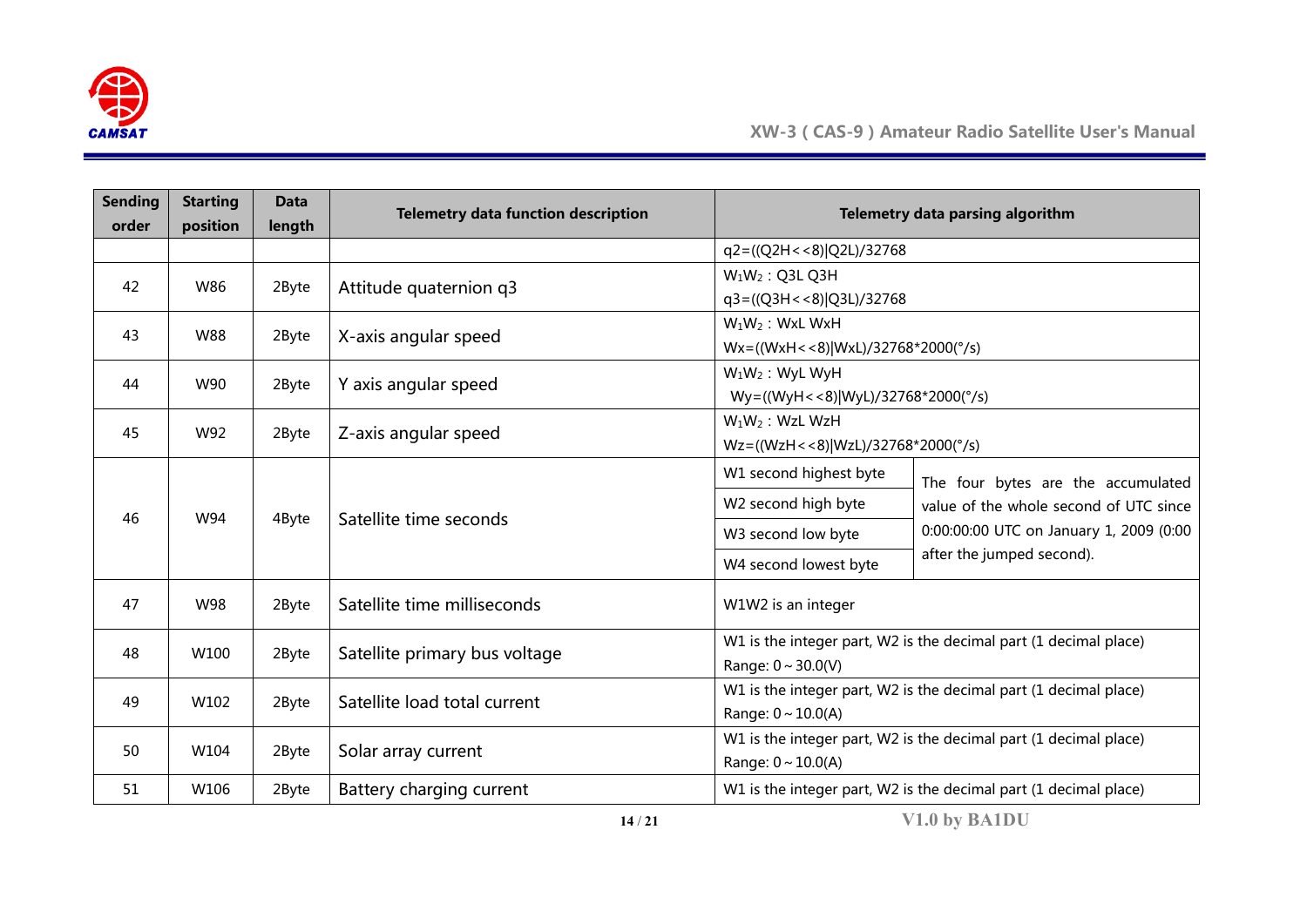

| <b>Sending</b><br>order | <b>Starting</b> | <b>Data</b> | <b>Telemetry data function description</b> | Telemetry data parsing algorithm                                          |  |  |
|-------------------------|-----------------|-------------|--------------------------------------------|---------------------------------------------------------------------------|--|--|
|                         | position        | length      |                                            | Range: $0 \sim -10.0(A)$                                                  |  |  |
|                         |                 |             |                                            | W1 is the integer part, W2 is the decimal part (1 decimal place)          |  |  |
| 52                      | W108            | 2Byte       | Battery discharge current                  | Range: $0 \sim 10.0(A)$                                                   |  |  |
|                         |                 |             |                                            | W1 is the integer part, W2 is the decimal part (1 decimal place)          |  |  |
| 53                      | W110            | 2Byte       | +5.3V supply voltage                       | Range: $0 \sim 30.0(V)$                                                   |  |  |
|                         |                 |             |                                            | b7~b0 (the following are hexadecimal representations, where b7~b4         |  |  |
|                         |                 |             |                                            | correspond to the main operating mode, and $b3 \sim b0$ correspond to the |  |  |
|                         |                 |             |                                            | sub-mode):                                                                |  |  |
|                         |                 |             |                                            | 0x00--Active segment mode                                                 |  |  |
|                         |                 |             |                                            | 0x11-Full attitude capture mode: Rate damping                             |  |  |
|                         |                 |             |                                            | 0x12-Full attitude capture mode: Sun search                               |  |  |
|                         |                 |             |                                            | 0x13-Full attitude capture mode: Orientation to sun                       |  |  |
|                         |                 |             |                                            | 0x14-Full attitude capture mode: Orientation to the ground                |  |  |
|                         |                 |             |                                            | 0x15-Full attitude capture mode: Maneuvering to the sun                   |  |  |
| 54                      | W112            | 1Byte       | Satellite attitude control mode            | 0x20-Attitude maneuver mode                                               |  |  |
|                         |                 |             |                                            | 0x23-Attitude maneuver mode: Switch to cruise to the sun                  |  |  |
|                         |                 |             |                                            | 0x24-Attitude maneuver mode: Switch to normal operation                   |  |  |
|                         |                 |             |                                            | 0x25-Attitude maneuver mode: Switch to offset flight                      |  |  |
|                         |                 |             |                                            | 0x26-Attitude maneuver mode: Switch to a fixed point to stare             |  |  |
|                         |                 |             |                                            | 0x27-Attitude maneuver mode: Switch to inertial space pointing            |  |  |
|                         |                 |             |                                            | 0x30-Cruising mode to the sun                                             |  |  |
|                         |                 |             |                                            | 0x40-Normal operating mode                                                |  |  |
|                         |                 |             |                                            | 0x50-Biased flight mode                                                   |  |  |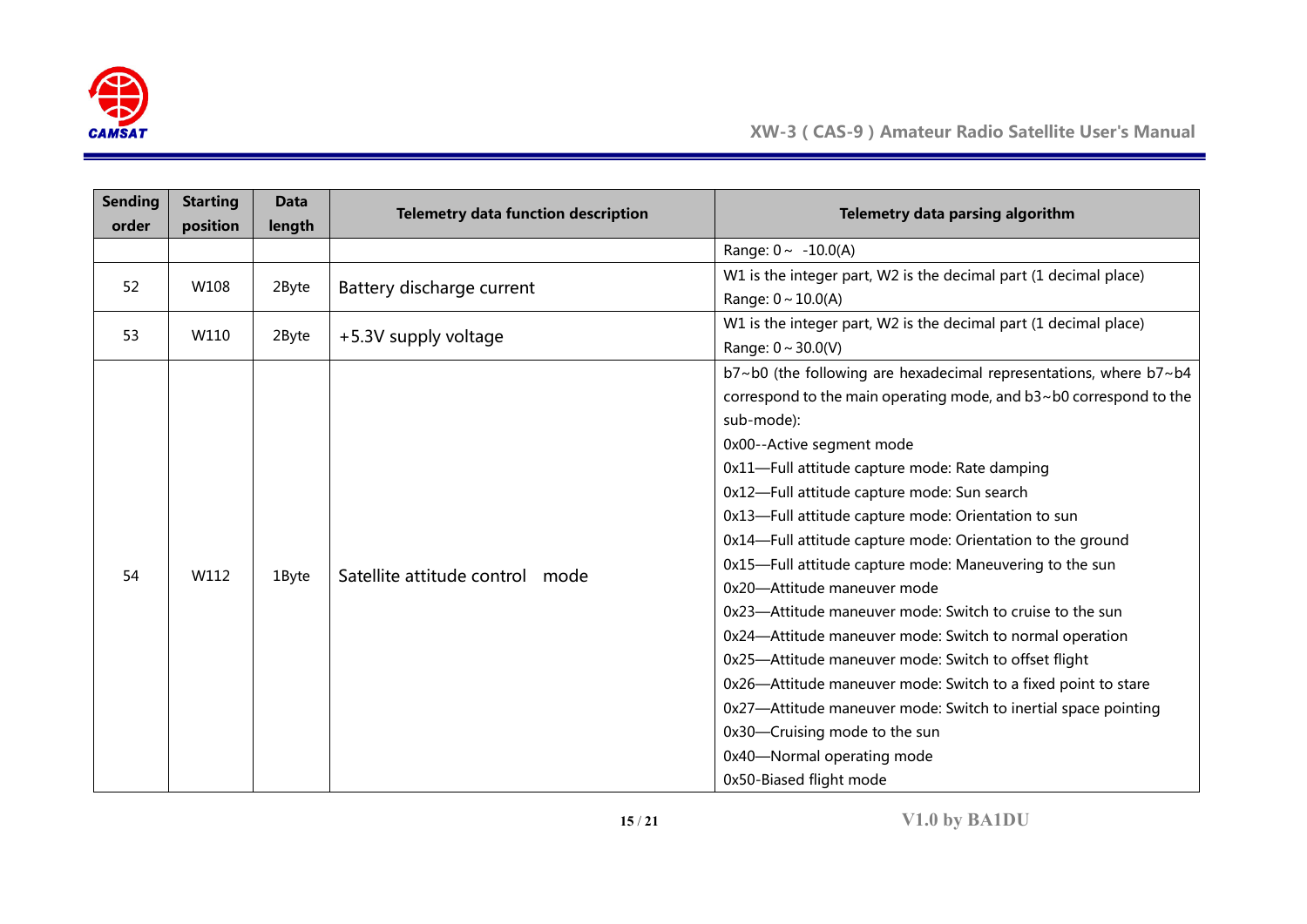

| <b>Sending</b><br>order | <b>Starting</b><br>position | <b>Data</b><br>length | <b>Telemetry data function description</b> | Telemetry data parsing algorithm                                     |  |  |
|-------------------------|-----------------------------|-----------------------|--------------------------------------------|----------------------------------------------------------------------|--|--|
|                         |                             |                       |                                            | 0x60-Fixed-point staring mode                                        |  |  |
|                         |                             |                       |                                            | 0x70-Inertial space pointing mode                                    |  |  |
|                         |                             |                       |                                            | 0xB0-Track control mode                                              |  |  |
|                         |                             |                       |                                            |                                                                      |  |  |
|                         |                             |                       |                                            | 0xC0-Stop control mode                                               |  |  |
|                         |                             |                       |                                            | 0xD0-Reset mode                                                      |  |  |
|                         |                             |                       |                                            | Other: Invalid mode                                                  |  |  |
|                         |                             |                       |                                            | B7 of W1 is a character bit, 0 is positive, 1 is negative; b6~b0 are |  |  |
| 55                      | W113                        | 1Byte                 | Satellite longitude                        | numeric bits                                                         |  |  |
|                         |                             |                       |                                            | Range: $N*2$ , (-180 $\degree$ ~180 $\degree$ )                      |  |  |
|                         |                             |                       |                                            | B7 of W1 is a character bit, 0 is positive, 1 is negative; b6~b0 are |  |  |
| 56                      | W114                        | 1Byte                 | Satellite latitude                         | numeric bits                                                         |  |  |
|                         |                             |                       |                                            | Range: $N*2$ , (-90 $\degree$ ~90 $\degree$ )                        |  |  |
|                         |                             |                       |                                            | B7 of W1 is a character bit, 0 is positive, 1 is negative; b6~b0 are |  |  |
| 57                      | W115                        | 1Byte                 | Rolling angle estimation                   | numeric bits                                                         |  |  |
|                         |                             |                       |                                            | Range: $-125 \sim +125$ °                                            |  |  |
|                         |                             |                       |                                            | B7 of W1 is a character bit, 0 is positive, 1 is negative; b6~b0 are |  |  |
| 58                      | W116                        | 1Byte                 | Pitch angle estimation                     | numeric bits                                                         |  |  |
|                         |                             |                       |                                            | Range: $-125 \sim +125$ °                                            |  |  |
|                         |                             |                       |                                            | B7 of W1 is a character bit, 0 is positive, 1 is negative; b6~b0 are |  |  |
| 59                      | W117                        | 1Byte                 | Yaw angle estimation                       | numeric bits                                                         |  |  |
|                         |                             |                       |                                            | Range: -125 ~ +125 °                                                 |  |  |
|                         |                             |                       |                                            | W1 is the high byte, W2 is the low byte                              |  |  |
| 60                      | W118                        | 2Byte                 | Uplink remote control data block counter   | Range: 0~65535                                                       |  |  |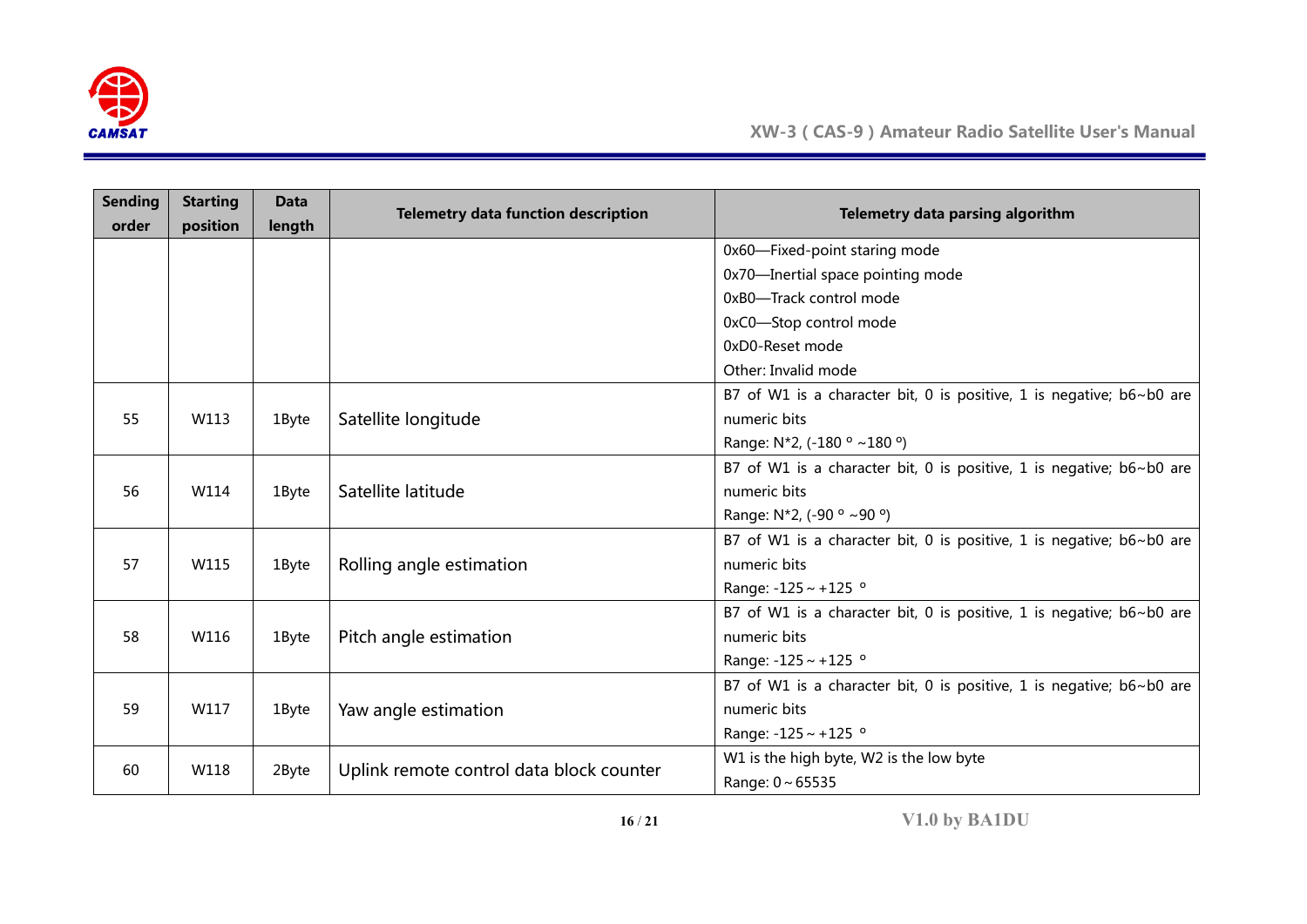

| <b>Sending</b> | <b>Starting</b> | <b>Data</b> | <b>Telemetry data function description</b> | Telemetry data parsing algorithm                                                                                                                                                                                                                                                                                                                                                                                                                                                                                                                                                                                                                                            |  |  |
|----------------|-----------------|-------------|--------------------------------------------|-----------------------------------------------------------------------------------------------------------------------------------------------------------------------------------------------------------------------------------------------------------------------------------------------------------------------------------------------------------------------------------------------------------------------------------------------------------------------------------------------------------------------------------------------------------------------------------------------------------------------------------------------------------------------------|--|--|
| order          | position        | length      |                                            |                                                                                                                                                                                                                                                                                                                                                                                                                                                                                                                                                                                                                                                                             |  |  |
| 61             | W120            | 1Byte       | X-band transceiver working status          | <b>b7:</b> X-band transceiver transmitter switch status 1: On; 0: Off<br><b>b6:</b> X-band transceiver position synchronization lock indication 1:<br>locked; 0: lost lock<br><b>b5:</b> X-band transceiver remote control carrier lock indication 1: locked;<br>0: lost lock<br><b>b4:</b> X-band transceiver remote control pseudo code lock indication 1:<br>locked; 0: lost lock<br>b3: CRC check status of X-band transceiver remote control data 1: CRC<br>is correct; 0: CRC is wrong<br><b>b2:</b> X-band transceiver remote control channel status self-check 1:<br>valid; 0: invalid<br><b>b1b0:</b> X-band transceiver remote control code group status 01: Code |  |  |
|                |                 |             |                                            | group 1; 10: Code group 2<br>W1 is the integer part, W2 is the decimal part (1 decimal place)                                                                                                                                                                                                                                                                                                                                                                                                                                                                                                                                                                               |  |  |
| 62             | W121            | 2Byte       | X-band transceiver AGC voltage             | Range: $0 \sim 6.6(V)$                                                                                                                                                                                                                                                                                                                                                                                                                                                                                                                                                                                                                                                      |  |  |
| 63             | W123            | 2Byte       | X-band transceiver transmit power level    | W1 is the integer part, W2 is the decimal part (1 decimal place)<br>Range: $0 \sim 6.6(V)$                                                                                                                                                                                                                                                                                                                                                                                                                                                                                                                                                                                  |  |  |
| 64             | W125            | 1Byte       | X-band transceiver SPI interface status    | <b>b7~b4:</b> X-band transceiver baseband execution counter $0 \sim 15$<br><b>b3b2:</b> X-band transceiver SPI interface empty flag 01: valid; 10: invalid<br><b>b1:</b> X-band transceiver SPI-MISO data with or without monitoring 1:<br>with data; 0: without data<br><b>b0:</b> X-band transceiver SPI-MOSI data with or without monitoring 1:<br>with data; 0: without data                                                                                                                                                                                                                                                                                            |  |  |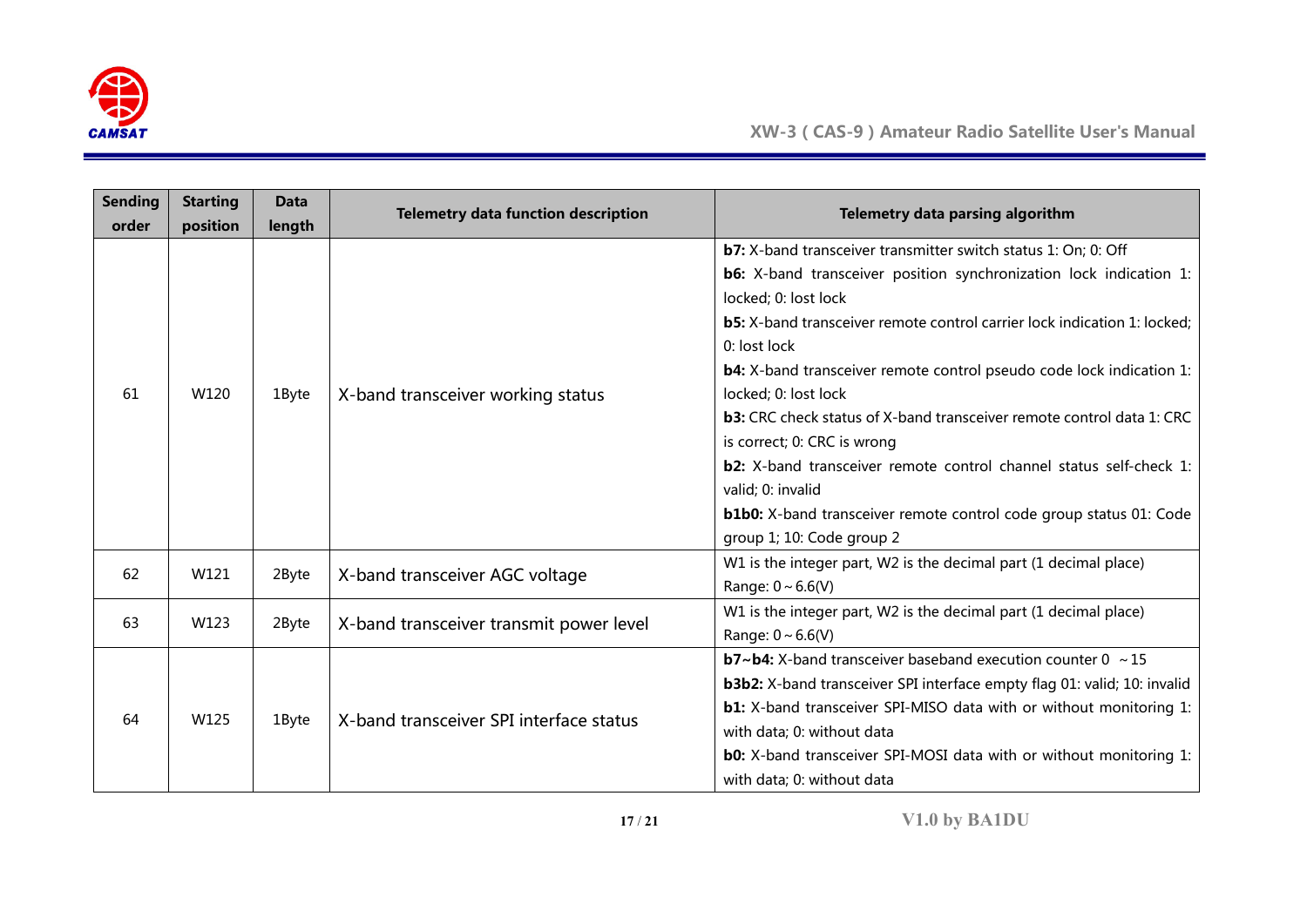

# **4、Space camera photo data:**

XW-3 (CAS-9) satellite can store up to 10 photos taken by the space camera. The newly taken photo data will overwrite the old photo data, first in, first out. There are two photo resolutions, one is 256x256 pixels, and the data size of each photo is 64k bytes; the other is 512x512 pixels, and the data size of each photo is 256k bytes. Users can download the photo storage information to learn about the photos stored on the satellite, and select the photos to download.

## **(1)Photo storage information**

XW-3 (CAS-9) satellite photo storage information is stored in the solid-state memory on the satellite in the following format.

| <b>Function code</b>   | Photo storage information content |
|------------------------|-----------------------------------|
| 7Bvte                  | 80Byte                            |
| W0~W6:0x02000100010057 | W7~W86                            |

| Photo storage information content      |                                               |  |                                         |  |  |  |  |  |
|----------------------------------------|-----------------------------------------------|--|-----------------------------------------|--|--|--|--|--|
| Article 1 Photo storage<br>information | <b>Article 2 Photo storage</b><br>information |  | Article 10 Photo storage<br>information |  |  |  |  |  |
| 8Byte                                  | 8Byte                                         |  | 8Byte                                   |  |  |  |  |  |

The format of each photo storage information is shown in the following table:

| 1Byte | 1Byte | 1Byte | $1$ Byte        | 1Byte  | 1Byte  | 1Byte         |                  | 1Byte |
|-------|-------|-------|-----------------|--------|--------|---------------|------------------|-------|
| Year  | Month | Day   | Hour            | Minute | Second | bit7~Bit3     | $Bit2~\sim$ Bit0 | 1Byte |
|       |       |       | Photograph time |        | Camera | Photo counter |                  |       |
|       |       |       |                 |        | number |               |                  |       |

**1) Year, month, day, hour, minute, and second:** the time when the photo data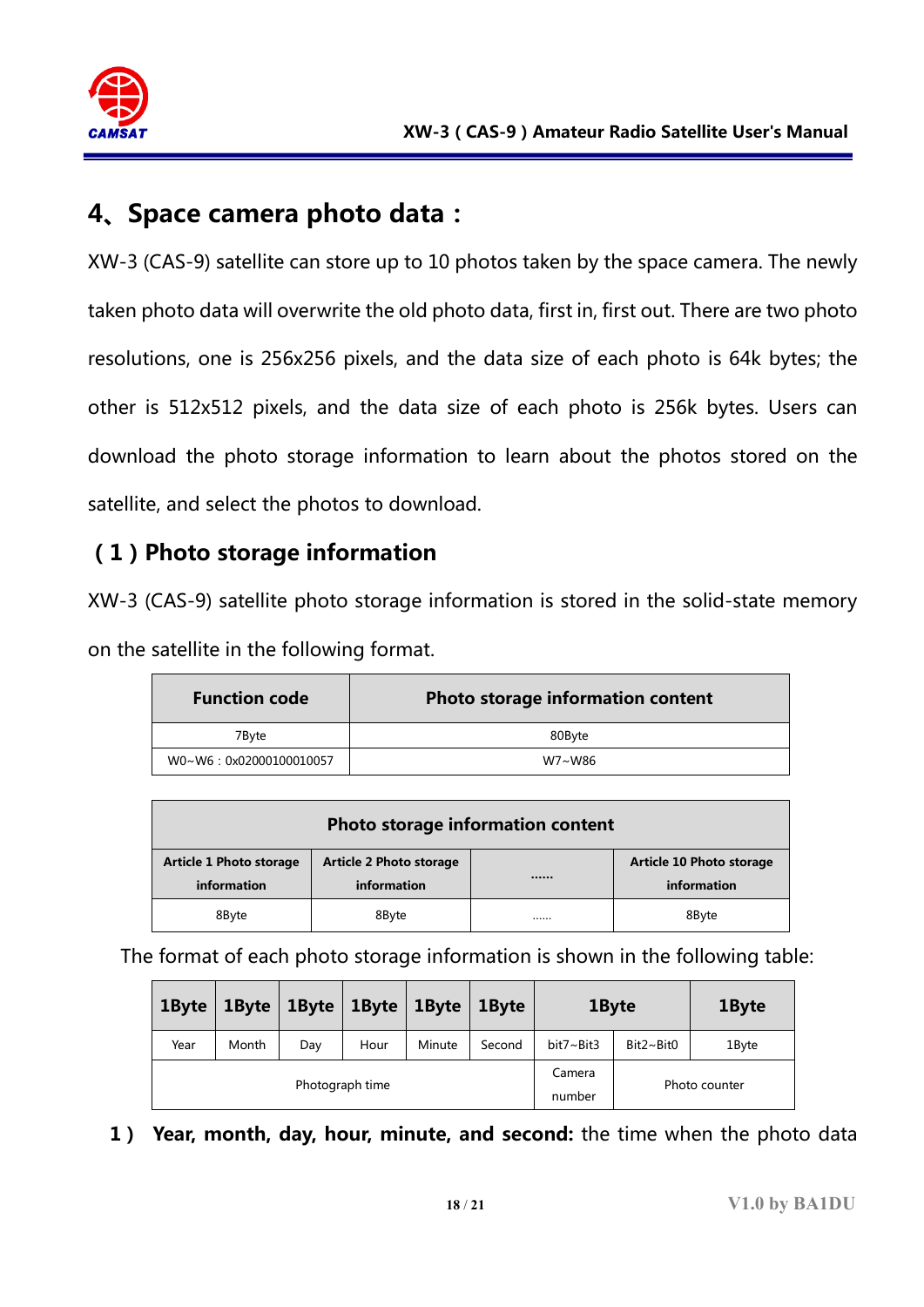

starts to be stored.

- **2) Camera number:** fixed value 1
- **3) Photograph counter:** start counting from 1, and restart counting from 1 when

it is full. 0 is the initial state, which means that no photo has been taken yet.  $1 \sim 999$ 

is the photo count value.

## **(2)Photo data**

The format of the photo data is shown in the table below:

| <b>Function code</b>      | <b>Photo data content</b> |
|---------------------------|---------------------------|
| 7Byte                     | $\leq$ 249Byte            |
| WO~W6: 0x03xxxx xxxx xxxx | W7~Wn (n≤255)             |

|                 | <b>Photo data content</b>                     |                |                 |        |                  |                                                 |            |                         |            |                          |
|-----------------|-----------------------------------------------|----------------|-----------------|--------|------------------|-------------------------------------------------|------------|-------------------------|------------|--------------------------|
|                 | <b>Photo information</b><br><b>Photo data</b> |                |                 |        |                  |                                                 |            |                         |            |                          |
| W7              | W8                                            | W <sub>9</sub> | W <sub>10</sub> | W11    | W12              |                                                 | W13<br>W14 |                         | W15        | $W16~Wn$ ( $n \le 255$ ) |
| Year            | Month                                         | Day            | Hour            | Minute | Second           | $Bit2 \sim Bit0$<br>bit7~Bit3<br>1Byte<br>1Byte |            |                         |            | $\leq$ 240Byte           |
| Photograph time |                                               |                |                 |        | Camera<br>number | Photo counter                                   |            | Photo<br>specifications | Photo data |                          |

#### **1) Photo information**

Including photo time, camera number and photo counter. For detailed description,

please refer to this article (instructions related to photo storage information).

#### **2) Photo data**

Fill the data of a certain photo, except for the last frame, the photo data of each photo frame is 240 bytes, and the photo data of the last frame is the actual number